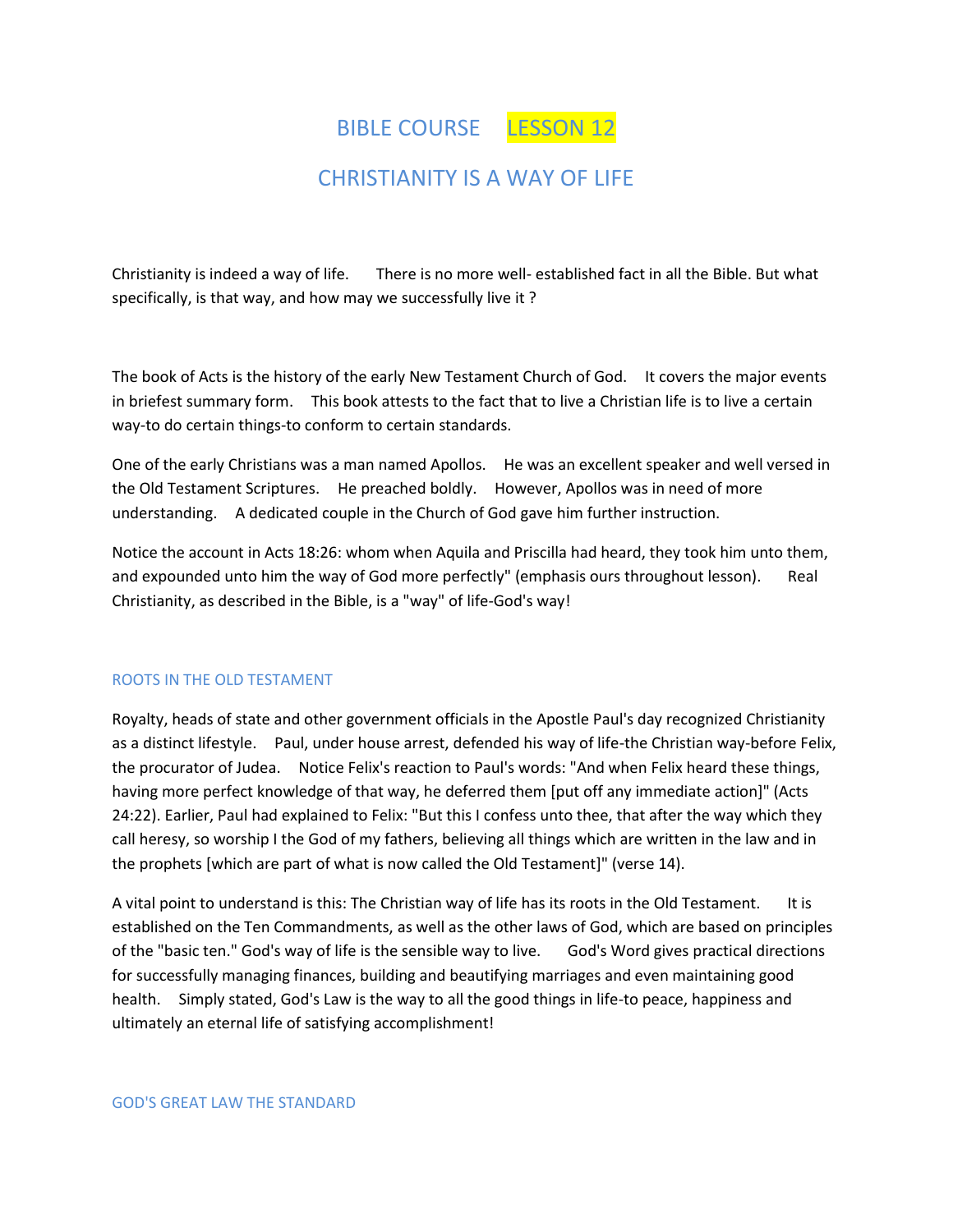God's purpose for us is that we become like He is-that we develop His perfect spiritual character, which can be summed up in the one word love. Since God is love (I John 4:8, 16), His Spirit-begotten children should be growing in His love.

The Bible defines godly love for us. John, often referred to as the "apostle of love," wrote: "For this is the love of God, that we keep his commandments. And his commandments are not burdensome" (I John5:3, RSV).

The Apostle James referred to the Ten Commandments as the royal law of liberty (Jas. 2:8-12). That is because they free those who keep them from the bondage of the hurtful ways of this world. The Ten Commandments reveal the great love God has for His children. Before His crucifixion, Jesus Christ told His disciples: "If ye keep my commandments, ye shall abide in my love; even as I have kept my Father's commandments, and abide in his love" (John 15:10). God's love and His Law are in perfect agreement. They do not oppose each other, as some erroneously believe. As Jesus plainly stated, "if ye love me, keep my commandments ' (John 14:15).

### THE "TEST" COMMANDMENT

Many who claim to be Christians profess to keep the Ten Commandments. However, most do not want to keep God's seventh-day Sabbath.

Few realize that observing the Sabbath day is a major sign identifying a true Christian. The Bible shows that the Fourth Commandment is the test commandment! The keeping of the seventh-day Sabbath is an indication to God of one's serious commitment to live by every word of God. We learned in our previous studies that God defines a Christian as one whom He has begotten by His Holy Spirit (Rom. 8: 9-11). The Apostle Peter pointed out something most vital about those to whom God gives His Spirit. Notice what he said in Acts 5:32: "And we are witnesses to these things [Jesus Christ as Saviour], and so is the Holy Spirit whom God has given to those who obey him" (RSV).An obedient attitude is one of the qualities God looks for in a potential member of His Family. He inspired Isaiah to write: to this man will I look, even to him that is poor [humble] and of a contrite spirit, and trembles at my word" (Isaiah. 66:2).

A true Christian will be striving to keep all of God's commandments including the fourth!

The seventh-day Sabbath is a memorial reminding us every week that God is Creator, Ruler and Sustains the universe. It also points to Christ's coming rule in the Millennium, when mankind will experience "rest" from war, poverty, fear and suffering. Keeping the Sabbath sometimes involves considerable faith. It is not always easy to obey God in this society. But the blessings are many to those who have the courage and faith to obey God and keep the seventh-day Sabbath.

#### SPECIAL ANNUAL DAYS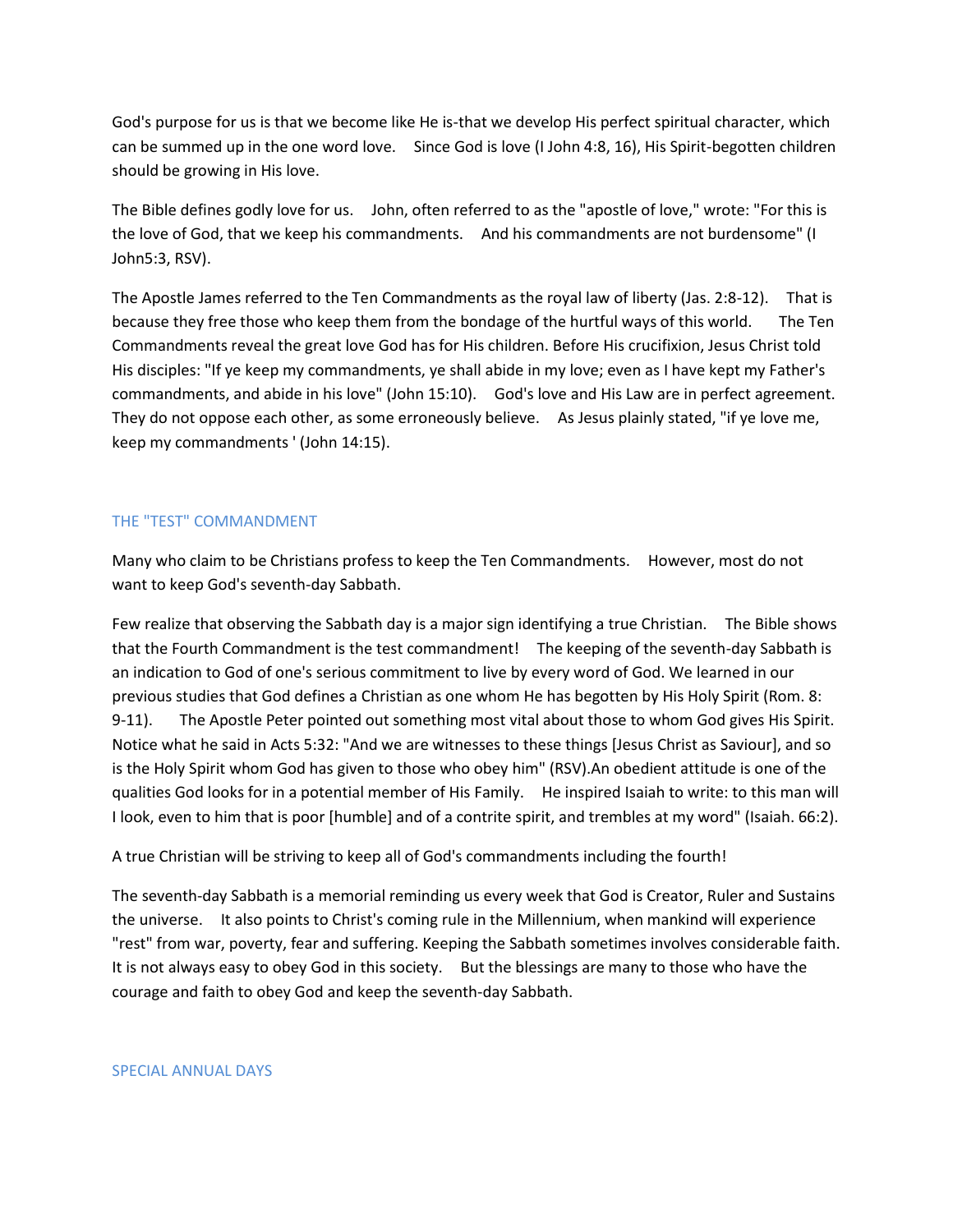Just as the commandment against adultery includes, in principle, prohibition of all forms of illicit sex, the Fourth Commandment includes other special God-ordained days. These are seven annual festivals, which include special Holy Days or Sabbaths of rest. These annual observances detail the working out of God's great Master Plan for man. The reason the Christian-professing world does not really understand man's awesome potential and God's plan of salvation is because the churches do not keep the days God says are holy to Him!

The weekly and annual Sabbaths are special times God has set apart for us for physical rest and spiritual worship. In a sense, we give these portions of time back to God. As we do, He grants us greater understanding of His way, even as we are rejuvenated physically and spiritually on these days.

### OBEDIENCE AND OVERCOMING

Although the true Christian strives to keep all the laws of God, he still sins occasionally. He does not want to sin, but sometimes does when caught off guard, overwhelmed by habit, temptation or circumstances. The Christian life, as revealed in the Bible, is one of overcoming and growing spiritually towards the spiritual maturity and perfection of Christ. Through our previous studies, we learned that this perfection will not be fully achieved until the resurrection of the dead in Christ. In the meantime, God expects Spirit- begotten Christians to be developing more and more of the Character of Christ as they learn to follow His way of life. But overcoming and conquering sin is impossible by human strength alone. It must be accomplished in partnership with God through the faith of Christ, which is a gift from God through His Holy Spirit. God promises to give us His Spirit and this faith upon repentance and baptism. Although Christians sometimes stumble spiritually and sin, our loving and most merciful heavenly Father is ready and willing to forgive and restore us to the right path of overcoming and growing-if we acknowledge our sins and ask His forgiveness. How beautiful, encouraging and rewarding is the way of God!

Let's learn more about the details of what the Christian way of life is all about.

#### WHAT IS A REAL CHRISTIAN

### What is a real Christian? Could you give the Bible definition?

Jesus described the very basis of real Christianity in what is commonly called the Sermon on the Mount (Matthew, chapters 5-7). This "sermon" actually started out as a private lesson for His disciples (students or learners). Jesus pointed out those characteristics which would clearly identify His true followers. Before we focus on several of these Christian characteristics, you should first read all of Matthew 5, 6 and7.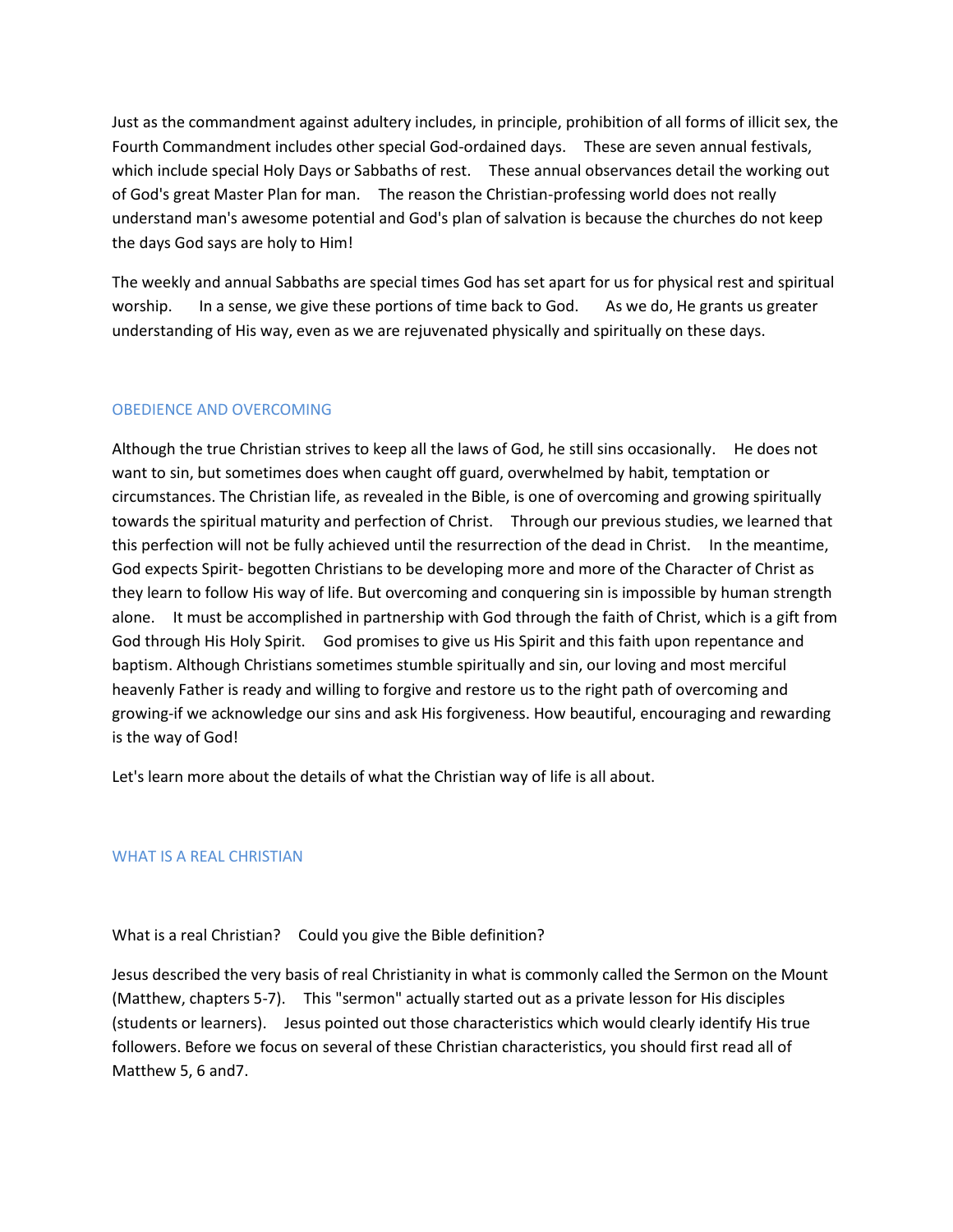1 . What did Jesus say about the "poor in spirit'? Matt. 5:3. Did He mean that they would be lacking the Spirit of God? Rom. 8:9; Luke 11:13.

Comment: No, Jesus was not suggesting that they would lack God's Spirit. Rather, He went on to show that those who are truly humble will be blessed because they will be in God's Kingdom.

2. What will the meek inherit? Matt. 5:5. Was Jesus meek? Matt. 11:29. Will a Christian exhibit the characteristic of meekness in the way he conducts his daily life? Eph. 4:1-2.

Comment: There is a difference between being meek and being weak. Jesus was meek, but not weak! He endured abuse and injury with patience and without resentment. A meek person will not try to justify himself when he is wrong. Neither does he feel superior to others. He will not try to get even with others, nor try to get revenge.

3. What will a true follower of Christ-a Christian-be "thirsting" for? Matt. 5:6. What is the Bible definition of righteousness? Ps. 119:172.

Comment: To "hunger and thirst" for righteousness is to be deeply motivated to obey God-to keep His laws, which He gave to us in loving concern for our own good. Those who are truly hungering and thirsting for righteousness will be studying God's Word for true understanding. They will be willing to change when they see they've been wrong, admitting their wrong beliefs, their mistakes and their sins. "Study to show thyself approved unto God" (2 Tim. 2:15), wrote Paul to Timothy. "Prove all things" (I Thessalonians. 5:21).

4. Who did Paul say are justified before God-the hearers or the doers of God's Law? Rom. 2:13. Did Paul make it plain that even though the unmerited pardon of our sins is by the grace of God through faith in Christ's sacrifice, a Christian is nevertheless required to keep God's Law? Read Romans 3:31 and chapter 6.

5. Who did Jesus say will enter the Kingdom of God? Matt. 7:21. What did the Apostle Paul plainly

Comment: Notice that in order to enter God's Kingdom, there is DOING required-not just the confession of Christ as our Saviour. God is also very much concerned about our spiritual "works" after we become Christians. He makes it plain that we cannot enter the Kingdom of God just by thinking Christ has done it all for us.

6. Unless one has the love of God, can he or she really be a Christian? Read and summarize I Corinthians13:1-8, 13 (the word "charity" in the King James Version means godly love). What are we if we lack the love of God? Verse 2.

7. Will God's love, which He imparts through His Spirit, lead one to keep the Ten Commandments-all ten of them Rom. 13:8-10. In what way did God inspire John to confirm Paul's statement-what is the Bible definition of God's love? 1 John 5:2-3. How is God's love perfected in a Christian? I John 2:5.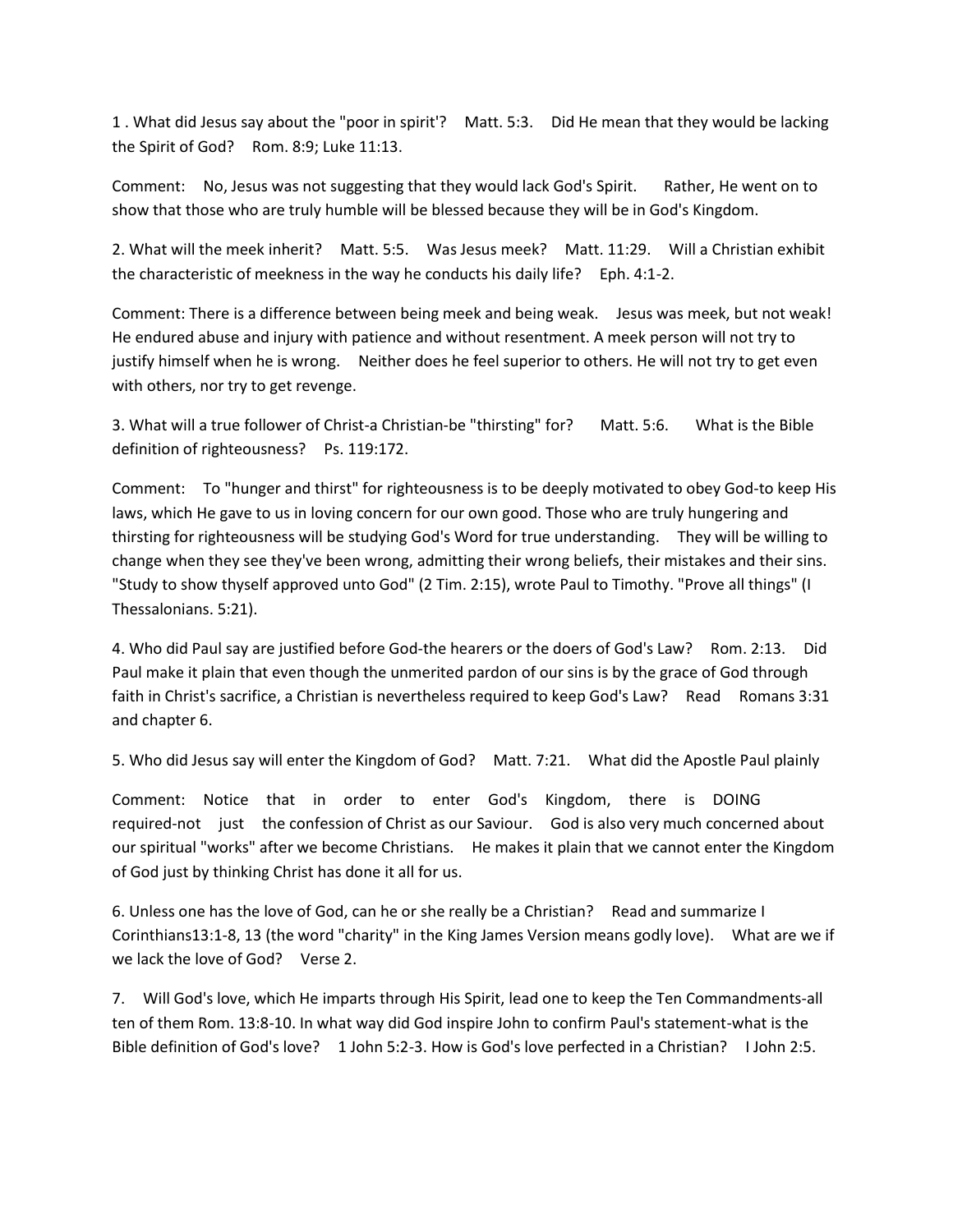A CHRISTIAN "WALKS" WITH GOD

1. Is a real Christian one who strives to follow Christ-to imitate His example-to "walk" with Him? 1Peter 2:21; 1 John 2:6.

2. Who is one of the first men in the Bible who "walked" with God? Gen. 5:22-24. What else are we told about Enoch? Heb. 11:5, last part. Will he be in the first resurrection? Heb. 11:1 3, 39-40.

3. What other great patriarch walked with God in the antediluvian world? Gen. 6:9. Did Noah find grace in God's sight? Verse 8. Was Noah clearly a faithful and righteous man who pleased God? Heb. 11:7.

4. What was God's command to Abraham? Gen. 17:1. Why could it be said that he did indeed walk with God? Gen. 26:5; Heb. 11:8-1 0.

5. Was God also Abraham's friend and companion? 2 Chron. 20:7; Isa. 41:8; Jas. 2:23. Did God talk with Abraham as a close friend would? Read Genesis 18:17-33. (Recall from your previous studies that the "LORD" of the Old Testament was in reality the member of the God Family who later became Jesus).

6. Did God also talk with Moses as with a close friend? Ex.33:11; Num.12:7-8; Deut. 34:1 0.

7. How can we become Jesus Christ's friends? John 15:14-15.

Comment: True friends walk together and talk together freely, without fear or embarrassment. They think much alike, and are in agreement, or else they are not real friends(Amos 3:3).

8. Did God specifically command His Church in the wilderness (Acts 7:38)-the ancient nation of Israel-to walk in His ways; that is, to keep His laws? Deut. 5:32-33; 8:6; 10:12-13; 11:22; 13:4; 26:17; 28:9.

9. Did God promise to walk with them if they would walk with Him? Lev. 26:3, 12. Would He greatly bless them if they walked with Him? Read verses 4-11.

10. But if the people of Israel chose to walk contrary to God - refused to walk in His ways – what did God say would happen to them? Read and summarize Leviticus 26:14-39.

Comment: To "walk with God" clearly means to keep His commandments and laws, and to do those things that are pleasing in His sight (Lev. 26:1-3; 1 John 3:22). It is the only way to be a real Christian!

11. What will a real Christian's attitude be toward the sinning society around him? I John 2:15-17; 1Pet.4:1-4; Rev. 18:4. What will he be striving to live by? Matt. 4:4.

Comment: A real Christian will no longer be able to conscientiously follow all the customs and practices of the society around him. Where he formerly "went along with the crowd," thoughtlessly participating in various social activities and business practices, he will now begin to question his lifestyle. He will begin asking: "What is God's will? How does God say I should live?" He will begin saying, with Christ: "Nevertheless not my will, but your will, be done." And he will begin to diligently search the Word of God to learn the will of God, and follow it. Of course, God's people must live in this world (John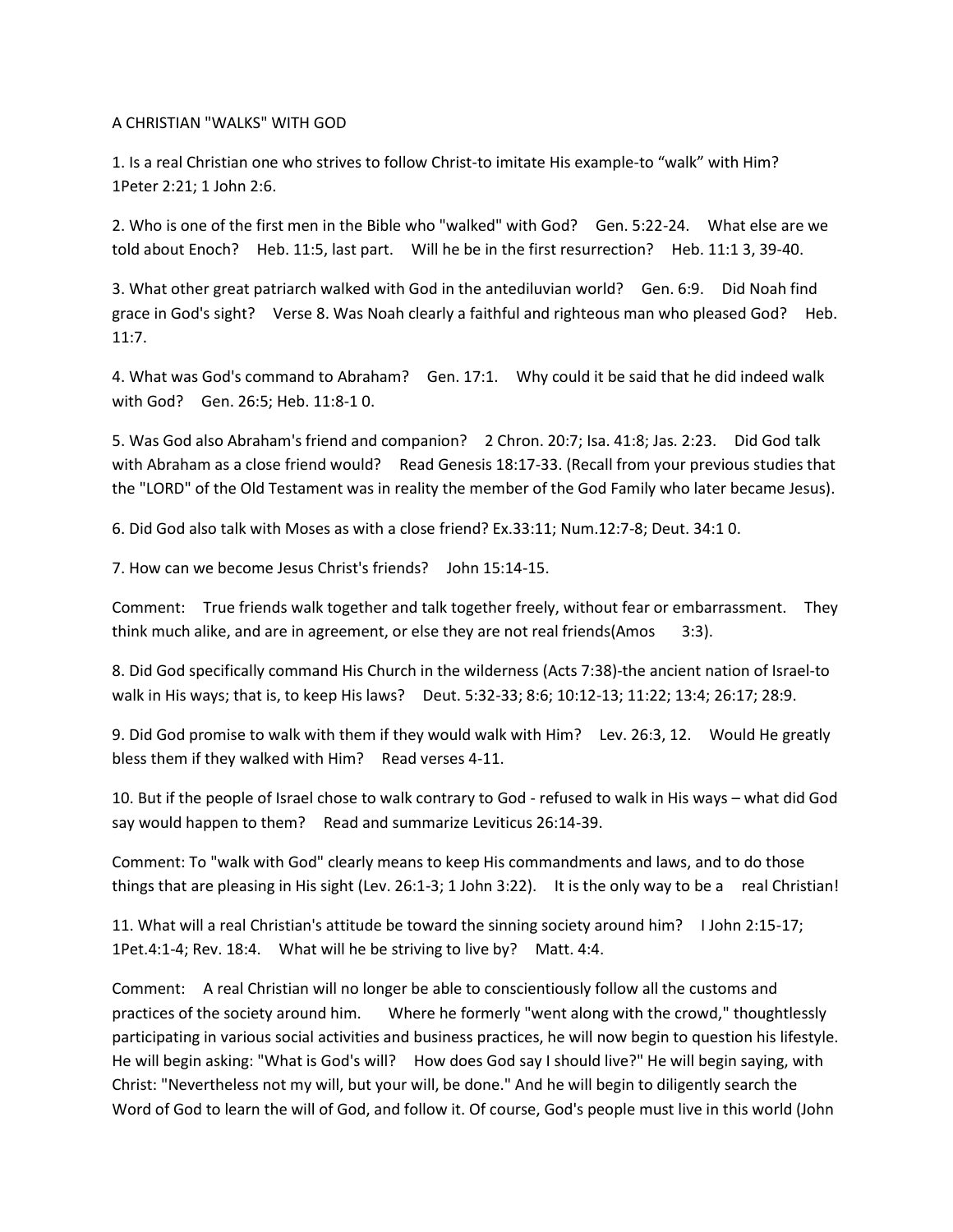17:15-16).And while striving to fully obey God-not being conformed to this world's ways (Rom. 12:1-2)-they should strive to...... live peaceably with all men" (verse 18). If a Christian has to disagree because of a biblical teaching, he does so without being self-righteous about it.

12. What further responsibility do Christians have toward the world? Matt. 5:14-16.

Comment: While not "of the world" in the sense that Christ meant in John 17:16, those men and women of God who have the Holy Spirit and a knowledge of God's truth and abundant way of life have a responsibility to be bright "lights" in the world. God's people should be exhibiting the "fruit," or characteristics, of God's Holy Spirit in their daily lives. They should be reaching out with friendliness and with a helping hand toward their neighbours and those they come in contact with every day. People not yet called of God will be encouraged as they see a little of the mind and character of God in action through the living example set by individual Christians.

13. What steps has a Christian already taken to be recognized by God as one of His children? Acts 2:38. What has God bestowed upon him as a free and unearned gift because of his obedience? Same verse and Acts 5:32. ("Holy Ghost" is an archaic rendering in the King James Version. It should be translated "Holy Spirit").

Comment: A Christian has been conquered by God. His carnal, antagonistic attitude toward God (Rom. 8:7-8) is broken. He has come to realize he has sinned against God, having broken His holy, righteous Law (I John 3:4). Therefore he cried out to God and asked His forgiveness for those sins through the sacrifice of Christ, and for a lifting of the death penalty, which every sin incurs (Rom. 6:23). Then he obeyed the command to be baptized, indicating to God his deep sincerity. As a result of his repentance, baptism and the laying on of hands, he was given the Spirit of the Father, becoming a Spirit-begotten child of God. It was then that he became a TRUE Christian!

14. Can one be a true Christian without having the Spirit of God? Rom. 8:9-10.

15. What does God call the person who claims to "know" Christ, but refuses to walk in His ways-refuses to keep His commandments? I John 2:4. What will a real Christian actually be doing? Verses 3, 5-6.

Comment: A Christian has sincerely repented of his sins and is striving, with the help of God's Holy Spirit, to LIVE by his Saviour's teachings. He is seeking to do God's will in every aspect of his life as it is revealed in the Bible. And he is becoming a recipient of the happiness and blessings that come from being obedient to God!

# THE TEN COMMANDMENTS

Jesus Christ preached the Gospel of the Kingdom of God. He proclaimed: "....repent ye, and believe the gospel" (Mark 1:15). Over and over again the Bible teaches repentance from sin, which is the breaking of God's great spiritual Law (I John 3:4), summed up in ten great universal principles-the Ten Commandments. As we have already learned in our study of the Bible, repentance is the first step toward salvation. Before God will forgive us of our sins, we must repent of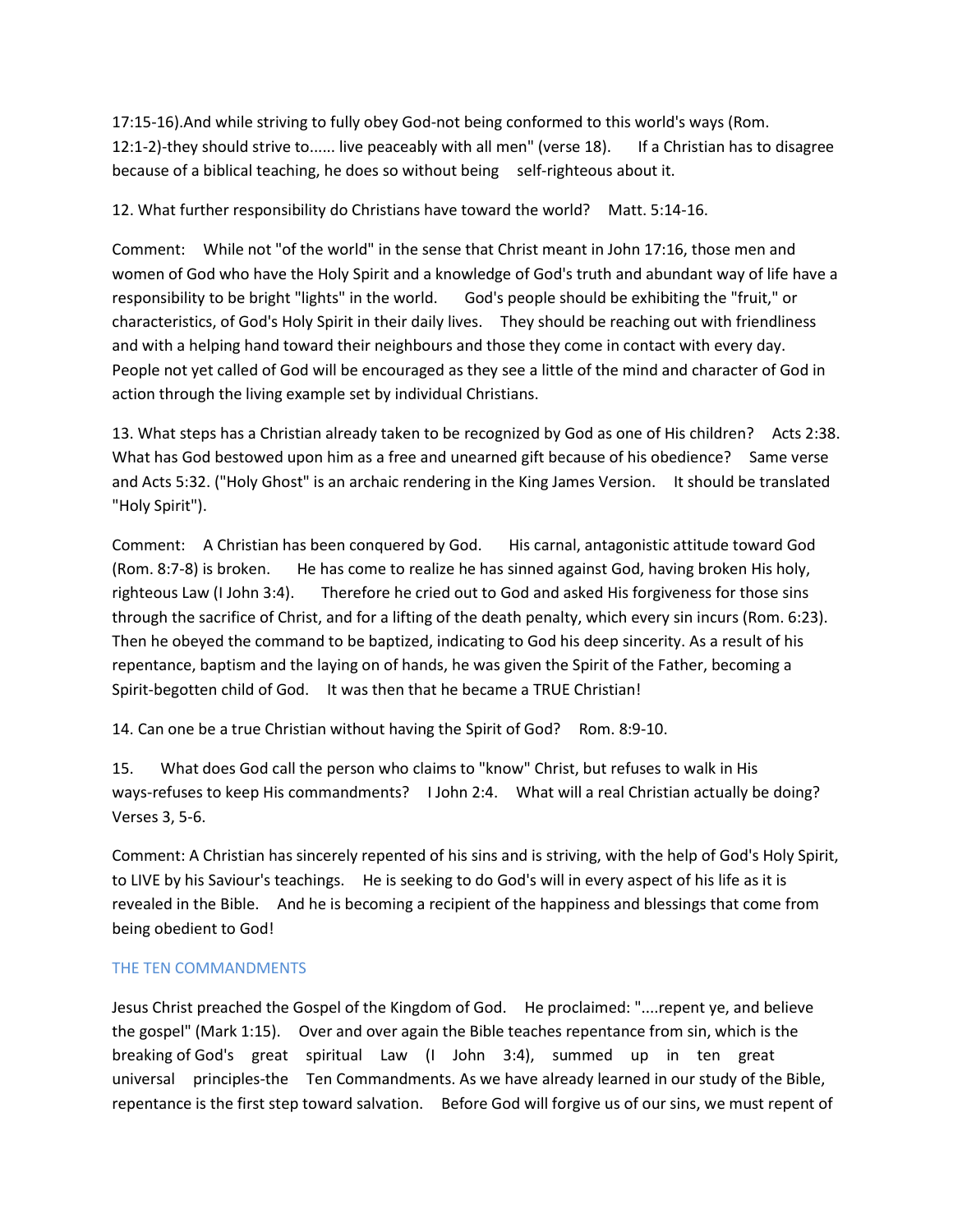(turn from) breaking His law. "Fear God, and keep his commandments: for this is the whole duty of man" (Eccl. 12:13). Now let's review several vital facts about the Ten Commandments, and see how they apply to the Christian way of life.

1 . Are all ten of God's commandments conveniently listed for us in the Bible? Ex. 20:1-17; Deut. 5:6-21.

2. Since neither listing is numbered in the text, how do we know that there are ten commandments? Ex.34:28; Deut. 4:13; 10:4.

3. Did the patriarch Abraham-the "father" of the faithful (Rom. 4:16)-think it was important to keep God's commandments? Gen. 26:5. What was David's attitude toward keeping God's Law? Read and summarize all of Psalm 119.

Comment: Both Abraham and David were commandment keepers. They had great respect for God's Law. That is one of the reasons they will both hold very responsible positions in the future government of God on earth. David wrote: "O how love I thy law! It is my meditation all the day" (Ps. 119:97). David's daily habit was to ponder and study God's Law. It was a lamp to his feet and a light to his path (verse 105). His keeping of God's commandments made him wiser than his enemies (verse 98). Throughout this Psalm, David declared how he loved God's Law and used it as a guide in his life.

4. Did Jesus Christ keep the Ten Commandments? John 15:1 0. Did He teach others to keep them? Matt. 19:16-19.

Comment: These verses in Matthew 19 clearly show that Jesus specifically meant the Ten Commandments. He knew that God's ten-point Law would bring peace, fulfilment and joy to any individual or nation that would choose to keep it.

5. Does the Bible show that the Church Jesus built would today be teaching obedience to, and literally be keeping, the Ten Commandments, and other instructions of Christ? Rev. 12:17; 14:12. (Chapter 12 of Revelation personifies God's Church as a woman.)

6. Is the Law of God holy, just and good? Rom. 7:12. Does peace of mind come from keeping the Ten Commandments? Ps. 119:165.

Comment: No one who consistently breaks God's Law can have real peace of mind. He will have fears and frustrations, as well as a guilty conscience. But the person who keeps God's Law has a clear conscience. He is at peace with God, with himself and with his neighbour. He has "the peace of God, which passes all understanding" (Phil. 4:7). The Law of God is the way to peace, happiness and joy. It is one of God's greatest gifts to mankind. It was given to make man happy, to lead him into the full, abundant life, and to lead him into eternal life. All the evil in the world has been caused by the breaking of God's great Law.

7. How did Jesus expand the keeping of the Ten Commandments? Matt. 5:21-22, 27-28. Did John understand this principle? I John 3:15. Did Paul understand the spiritual aspects of God's Law?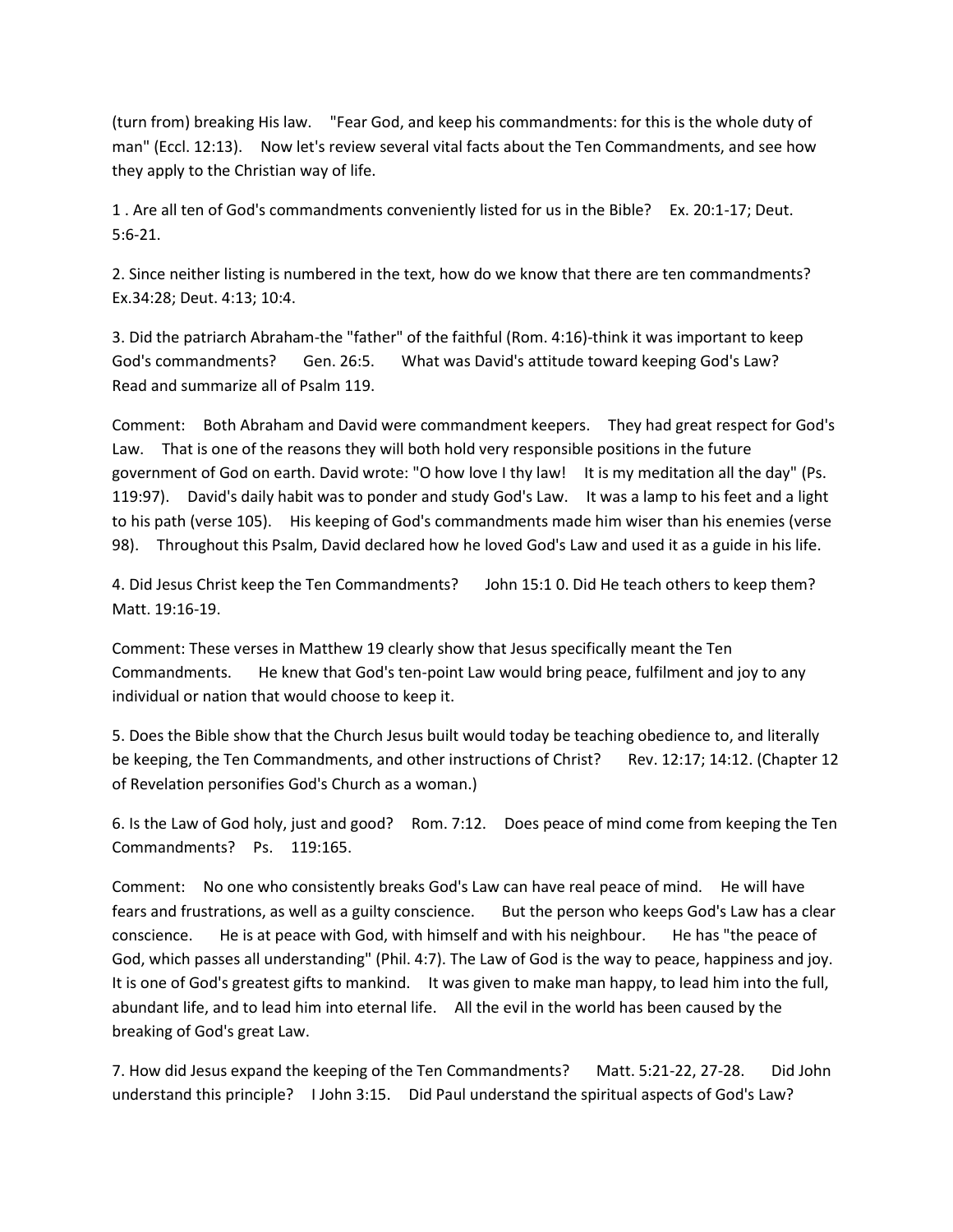#### Rom.7:14.

Comment: Jesus came not to do away with the Ten Commandments (Matt. 5:17). Rather, He came to teach and show by example how to live by the spiritual intent of God's Law. In Old Testament times God required only physical obedience from His "church". In other words, obedience only in the letter. This was because the Old Testament Church of God-the ancient nation of Israel-was not given the Holy Spirit to help them keep the spiritual intent of the Ten Commandments. But in New Testament times, God has made His Holy Spirit available to those whom He calls. He desires that His Spirit-begotten children follow Him in keeping the spiritual intent-the fullness-of His Law. To be sure His disciples throughout the ages understood this new, "magnified" (Isaiah. 42:21) way of law keeping, Jesus singled out the commandments forbidding murder and adultery as vivid examples. He taught that now we are not only to abstain from the physical acts of murder and adultery, but we are also to avoid hatred and sexual lust in our thoughts as well. Hatred against another human being is the spirit of murder. Sexual lust is the spirit of adultery. Christ showed how God's commandments apply to our innermost thoughts and attitudes. Let's notice how we can keep the spiritual intent of God's Law, albeit still imperfectly because we are not yet born of God.

8. How did Christ summarize the great Ten Commandment Law of God? Matt. 22:36-40. What is the basic characteristic of God's nature and character? I John 4:8, 16. The Ten Commandments are expressions of the divine love of God because they reflect the very character of God, which is summarized by the word love. This love, as we learned in the previous lesson, is not just another form of human love, but the divine love that comes directly from God through the Holy Spirit (Gal. 5:22).

Since God is love, Jesus showed that the whole spiritual intent and purpose of God's Law is love. The first four of the Ten Commandments show us how to love God, while the last six show us how to love our neighbour-all fellow human beings.

9. If we possess and exercise God's Spirit, will the love of God that it imparts enable us to "fulfil"-to keep God's spiritual Law? Rom. 5:5; 13:10.

Comment: The divine love of God imparted to converted Christians by the Holy Spirit is expressed within the bounds of God's Law-the Ten Commandments. It is manifested first of all in adoration and worship of God and literal obedience to Him; and then in outgoing concern, compassion, kindness and service toward fellow human beings. The love of God enables us to fulfil the spirit of the Law. As the Apostle Paul explained: "He who loves his neighbour has fulfilled the law. The commandments, 'You shall not commit adultery, You shall not kill, You shall not steal, You shall not covet,' and any other commandment, are summed up in this sentence, 'You shall love your neighbour as yourself.' Love does no wrong to a neighbour; therefore love is the fulfilling of the law" (Rom. 13:8-10, RSV). (More about how God helps us keep His spiritual Law will be covered later in this lesson.)

10. Could there be any truth in the widespread belief that love fulfils the Law of God in such a way that the keeping of the Law is no longer necessary? I John 5:2-3; John 14:15; 15:9-1 0; 2 John 5-6.

Comment: The Apostle John emphasized the importance of love. But never did he or any other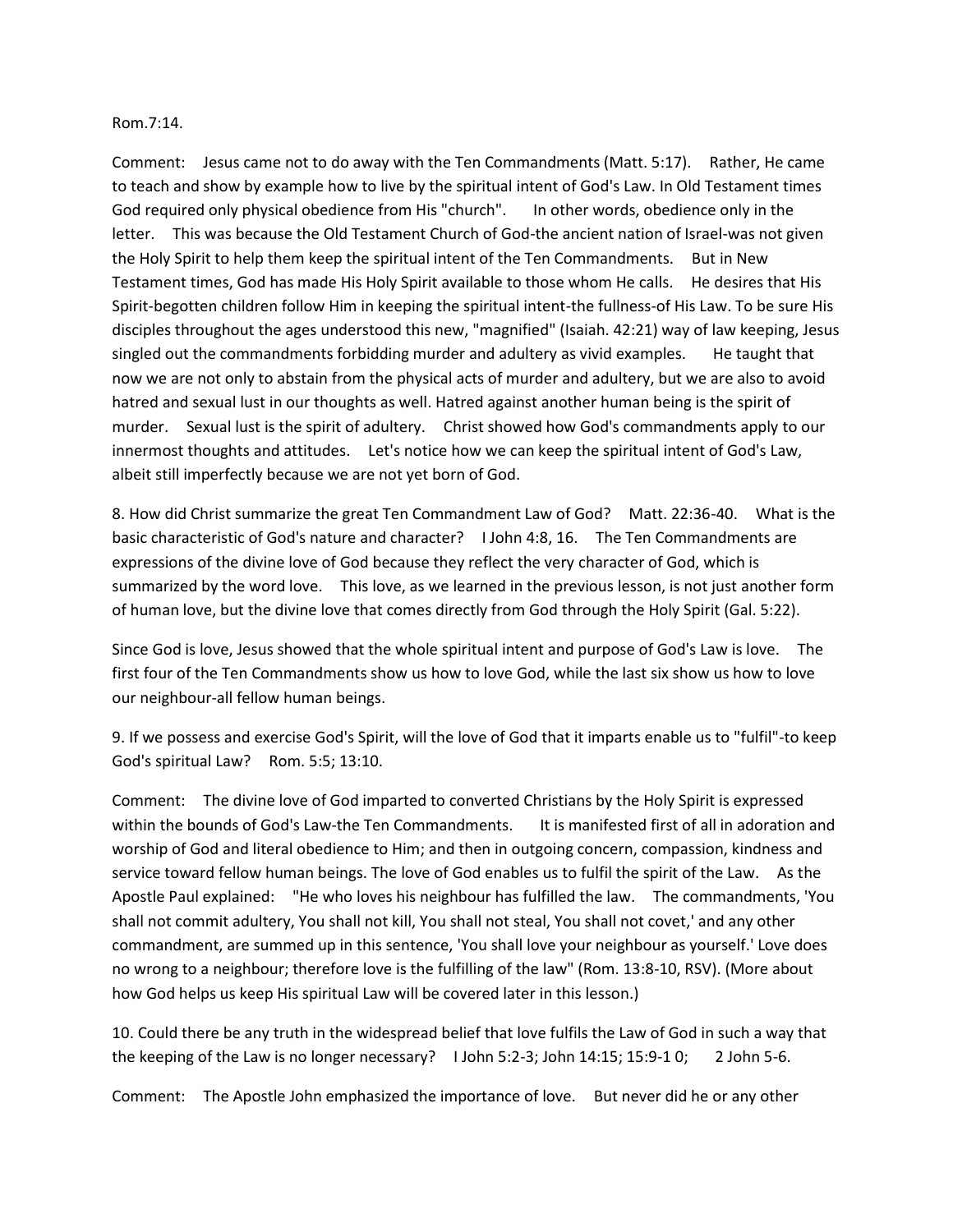writer of Scripture say that love put away, superseded or destroyed the Law of God. John, who was a close friend, disciple and apostle of Jesus Christ, made it plain that one who truly has the love of God will be keeping the commandments of God.

11. Is it possible to "earn" one's salvation through obedience to God? Rom. 6:23; Eph. 2:8-9. And yet, can anyone enter God's Kingdom as a lawbreaker? Matt. 7:21; 19:17-19.

Comment: You cannot "earn" your salvation by keeping either the Ten Commandments or any other law of God. Eternal life is clearly a gift from God! No one could earn immortality in 10,000 lifetimes of keeping the Ten Commandments! But neither can you enter into eternal life as a lawbreaker! (Rom. 6:23). Jesus Christ plainly and emphatically stated that Christians are to strive to keep the Ten Commandments with their whole beings and with His spiritual help through the Holy Spirit, trusting Him to mercifully apply His sacrifice on their behalf when and where they fall short, and as they repent (I John 1:7-9).

# "REMEMBER THE SABBATH DAY"

Most professing Christians believe that Sunday has replaced the seventh-day Sabbath. Somehow they have come to assume that they can keep the Fourth Commandment by observing Sunday. Others feel that it is not necessary to keep any specific day as a Sabbath. They believe every day is a "spiritual" Sabbath.

Let's look directly into the Word of God for the truth about this key commandment.

1 . When, how and by whom was the Sabbath "made"? Gen. 2:1-3; Mark 2:28.

Comment: Jesus Christ is the "Lord" of the Sabbath because He made it! (Recall from our past studies that Christ is the "LORD" God of the Old Testament, through whom God created all things.) Christ created the Sabbath by the act of resting on the seventh day of what is commonly called creation week. He blessed and sanctified the Sabbath- put His divine favour upon and set apart for a special use and purpose a 24-hour period of time that was to occur once every seven days.

2. For whom did Jesus say the Sabbath was made? Mark 2:27.

Comment: "The Sabbath was made for man," declared Jesus. It was made the day after man was created. The Sabbath was set apart at Creation for the benefit of all mankind. (Since Adam was the first man, he was the representative of the whole human race which has descended from him.)

3.How did Christ intend the Sabbath to serve our needs? Ex. 20:8-11; Deut. 5:12-15.

Comment: Notice that God made the seventh day of the week holy - and He commands us to keep it that way. The Sabbath, then, is holy time. And it was made to be a great blessing for all humanity.

The word "Sabbath" means "rest" in the original Hebrew. Simple physical rest and mental relaxation after a week of hard work are obvious reasons for the Sabbath. But the true purpose of the Sabbath goes far beyond resting from our work on this day. This is because the seventh day Sabbath is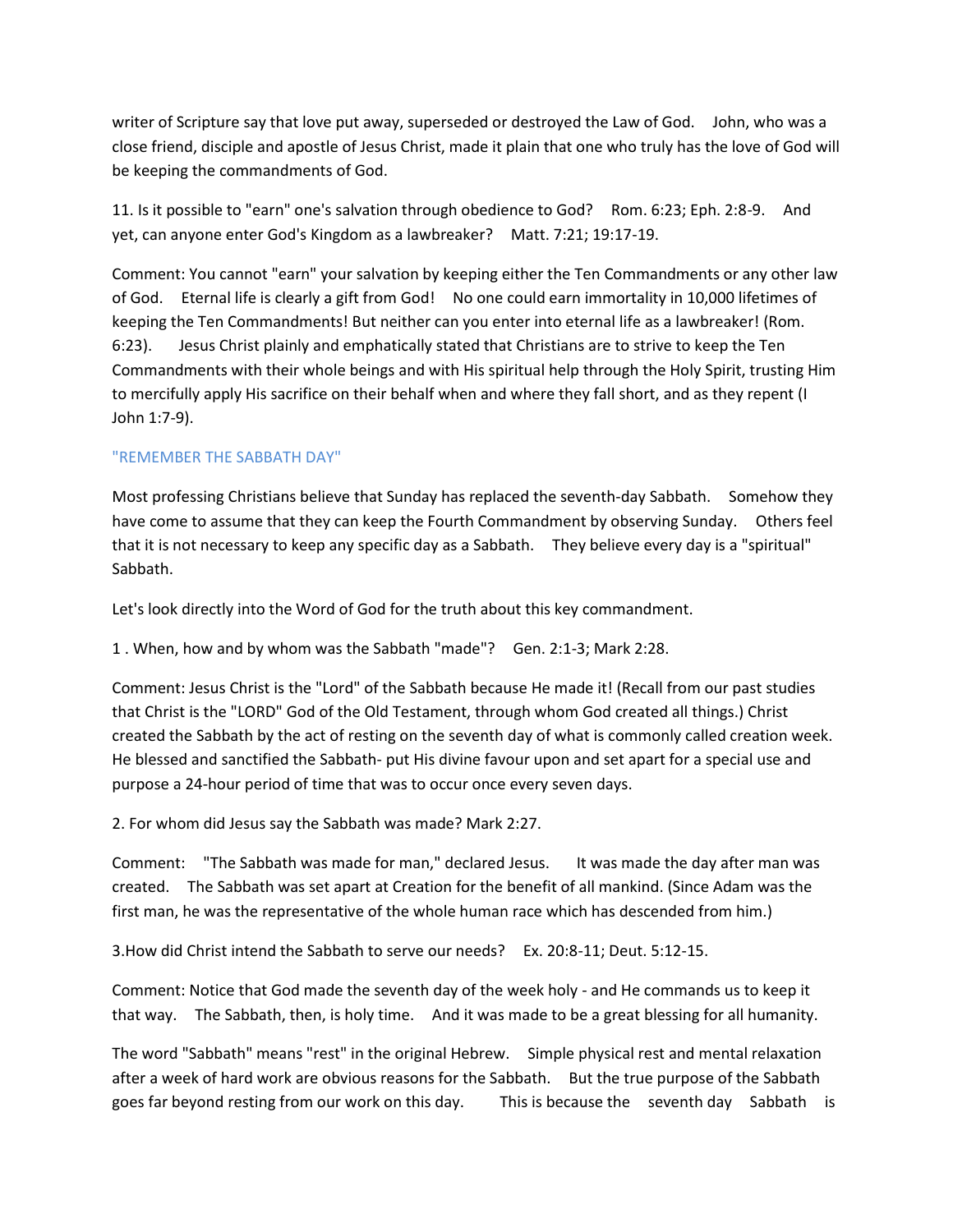inextricably interwoven into God's transcendent purpose for creating man.

Human beings desperately need this period of time in which to have spiritual contact with God. Time in which to think more about God and to worship Him in private prayer, personal Bible study and in fellowship with others.

4. Was the observance of the Sabbath day to be a special "sign" of identification between God and His people Israel? Ex. 31:13-17.

Comment: A quick review of a portion of Israel's history is in order at this point. Recall that the Israelites had been slaves of the Egyptians. While in Egypt, the Israelites were forbidden to worship the true God. They were forced to work seven days a week. As time passed, they forgot the knowledge of the true Sabbath day, which they had received from their forefathers Abraham, Isaac and Jacob. After God miraculously delivered the Israelites from the hands of their cruel taskmasters, He revealed the exact seventh day to them by supplying a double portion of manna on the sixth day of the week (Friday) and withholding manna on the seventh day (Saturday), and commanding them to rest on that day (Ex.16:22-30). (Recall also that the miracle of the manna continued for their entire 40-year sojourn in the wilderness-verse 35). After revealing the true Sabbath day, God codified the Sabbath commandment at Mount Sinai by including it as one of the ten great commandments, which He wrote on two tables of stone. In order that the Israelites would especially remember that the eternal God is the Creator, and Supreme Ruler over all His creation, God singled out Sabbath observance as the one great "sign" by which they could always be reminded of who He is, and who they were. Many other nations had laws that paralleled some of the laws of God. Some had fairly strict moral laws, usually criminal (e.g., against murder and stealing). But none had a law requiring them to keep the Creator's seventh-day Sabbath. Therefore it was the one law of God that would make Israel stand out from all the other nations. God doubly commanded Sabbath observance by making it a separate covenant with His people Israel. (The Sabbath was already one of the Ten Commandments, which God gave to Moses shortly before the Old Covenant was ratified.) Sabbath observance was to be an everlasting covenant (Ex. 31:16), and would identify the people of God. Likewise today, the observance of the seventh-day Sabbath is one of the signs that helps to identify those who are God's people today.

5. Does the Bible plainly reveal that a real Christian is one who has become a spiritual Israelite-one of Abraham's "seed" through Jesus Christ? Gal. 3:28-29; Rom. 4:16; Eph. 2:11-13, 19.

Comment: God made the special Sabbath covenant with Abraham's physical "seed" the nation of Israel. It was to be obeyed throughout their generations. Today, all Spirit-begotten Christians have become Abraham's spiritual "seed" through faith in Christ, and are therefore under the same obligation to keep the Sabbath day!

6. Did Jesus Christ keep the Sabbath? Luke 4:16, 31.

Comment: Jesus regularly attended religious services on the Sabbath "as his custom was." Thus He fulfilled His own command to meet for worship services every Sabbath day (Lev. 23:3). This is the day He would obviously observe, because He is the One who originally made the Sabbath and ordained that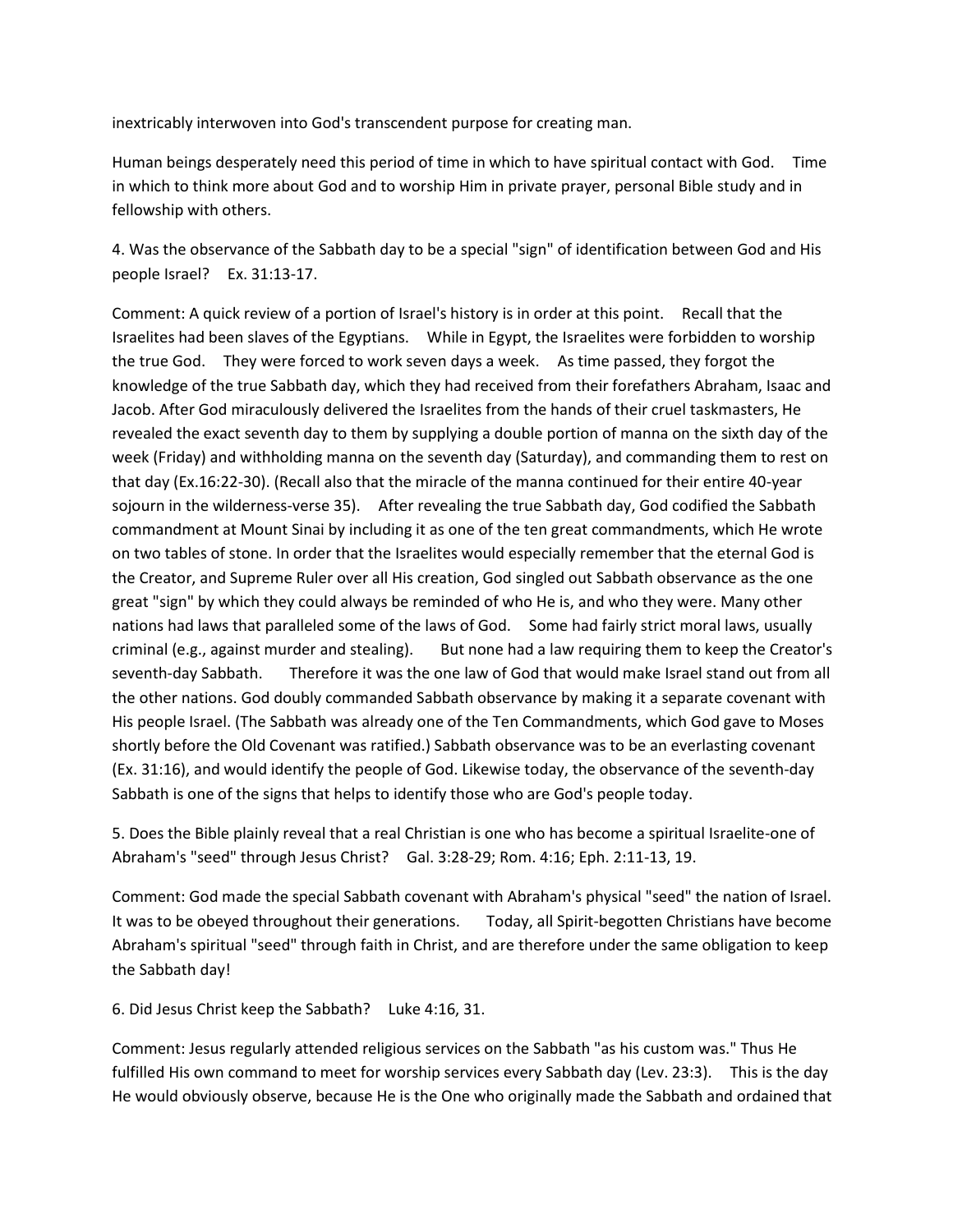it be kept holy!

7. Is there biblical evidence that the early New Testament Church also observed the Sabbath? Acts 13:14-15, 42-44; 14: 1; 17:1-2; 18:1 -11.

8. Was it Paul's "manner" (Acts 17:2), even as it was Christ's "custom" (Luke 4:16), to keep the Sabbath because Paul felt like it, or because Jesus Christ dwelt in him? Gal. 2:20. Does Christ's remain the same forever? Heb. 13:8.

Comment: It is quite plain that the Apostle Paul observed the seventh-day Sabbath. And if Christ lives His life in us today through the Holy Spirit as He did in Paul, then we will also be keeping the same day Jesus and Paul kept! (I Corinthians. 11:1).

9. What are all Christians warned in Hebrews 3:8-13? Was rebellion, especially Sabbath breaking, the reason God prevented an entire generation of ancient Israelites from entering His "rest"? Ezek. 20:12-13,15-16.

Comment: Because Israel had become rebellious and polluted God's Sabbaths, God did not allow the generation of adults that came out of Egypt to enter the Promised Land-a symbolic type of the Kingdom of God. The Israelites under Moses were headed toward the Promised Land, even as God's Spirit-begotten people today are aiming at the goal of entering God's Kingdom. The word "rest" in Hebrews 3:11 is translated from the Greek katapausin, which is defined as "rest" or "place of rest". As used in this verse, it denoted for ancient Israel "rest" from their wanderings in the wilderness by entering the Promised Land. This is a TYPE of the Christian's spiritual rest-being born as immortal Sons and daughters of God into the KINGDOM OF GOD!

10. Was it primarily because of their unbelief that the Israelites disobeyed, and therefore were prevented from entering God's "rest" for them-the land of Canaan? Heb. 3:19; 4:1-2.

Comment: Because the Israelites did not believe God, and therefore lacked faith in Him, they "hardened their hearts." They profaned God's Sabbaths even though He had made Sabbath keeping the very test of their obedience ("that I may prove them, whether they will walk in my law, or no" - Ex. 16:4). Therefore God said of that generation, "They shall not enter into my rest" (Heb. 3:1 1).And none of that generation, except faithful Joshua and Caleb, entered the Promised Land. But the next generation born during the 40 years in the wilderness, and those under 20 years of age at the Exodus, did enter with those two men. God had promised this land to Abraham for his descendants and, whether or not the Israelites obeyed, God was bound to keep His promise. Notice that before the second generation of Israelites crossed the Jordan River into the Promised Land, Joshua said to the men of three tribes: "The LORD your God hath given you REST, and hath given you this land" (Josh. 1:13).

11. But if New Testament Christians believe and obey God, may they enter their "rest"- eternal life in God's Kingdom? Heb. 4:3, first nine words, and verse 11.

Comment: The result is very clear: Real belief produces obedience! If a person truly believes God's Word, he will be keeping the Sabbath!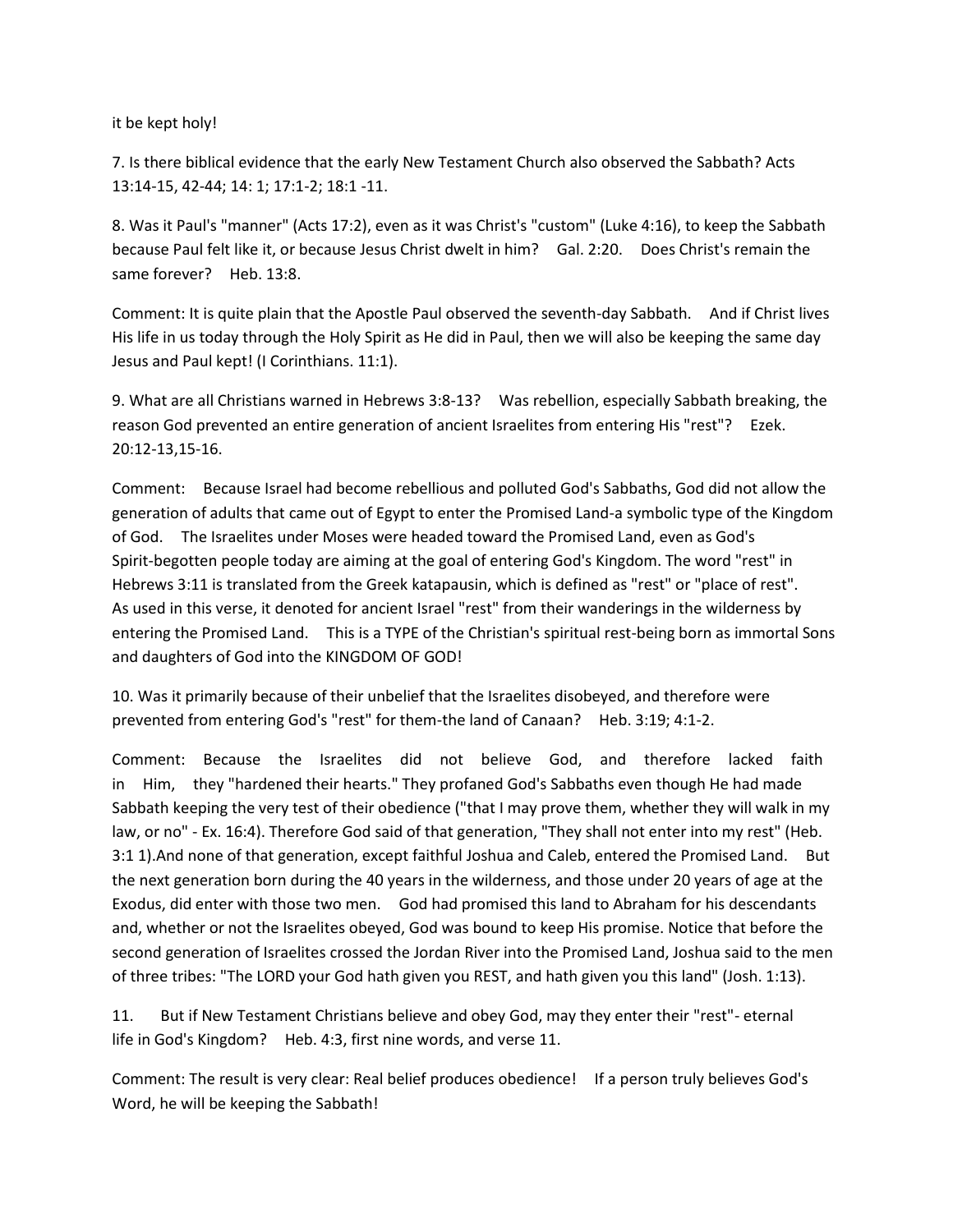12.Will true believers be keeping God's weekly Sabbath day as a foreshadow of their future "rest" in God's Kingdom? Heb. 4:9.

Comment: The vital meaning of this verse has been obscured by the King James rendering of the word "rest". Everywhere else in chapters 3 and 4 of the epistle to the Hebrews, the English word "rest" is translated from the Greek word katapausin. However, in verse 9 of chapter 4, "rest" is translated from the Greek sabbatismos, meaning literally (as most Bible margins show) the keeping of a Sabbath. So, because of the future "rest" (katapausin) - the Kingdom of God that spiritual Israel is to enter-there remains for them a Sabbatismos, the keeping of the Sabbath day. This means that Christians will enter the future "rest" of God's Kingdom even as they now keep the weekly Sabbath, which is a type that pictures it! Most English translations of the Bible have correctly translated Hebrews 4:9. Even the margin of the King James Version renders it: "There remains therefore a keeping of a Sabbath to the people of God." The Revised Standard Version translates it: "So then, there remains a Sabbath rest for the people of God." The Jerusalem Bible states: "There must still be, therefore, a place of rest reserved for God's people, the seventh-day rest".

13 .What further encouragement are Christians given about entering God's eternal "rest"? Heb. 4:10-11. Where may they go for the help-the faith-needed to obey God? Verses 14-16.

Comment: Notice how the Revised Standard Version renders verses 10-11: "For whoever enters God's rest [the Kingdom of God] also ceases from his labours as God did from his [on the seventh day following the six working days of creation]. Let us therefore strive to enter that rest, that no one fall by the same sort of disobedience [as ancient Israel did]." God's seventh-day Sabbath is not to be treated lightly, for the Sabbath is both a memorial and a foreshadow. It is a memorial of God's creation and a foreshadow of the coming eternal "rest" that Spirit- begotten Christians will enter when born into God's eternal Family.

14. Did God command the entire nation of Israel to assemble ("convoke") on the Sabbath? Lev. 23:3; Num. 28:25. What are New Testament Christians admonished regarding the assembling of themselves? Heb. 10:25.

Comment: As early New Testament Christians assembled together every Sabbath day, likewise God's Church in this age also assembles for worship services on God's holy Sabbaths. The Church of God has congregations all over the world. Every Sabbath, God's people meet to receive spiritual instruction and inspiration from the Word of God as expounded by the ministry of His Church (Eph. 4:11-13).

### THE SEVEN ANNUAL FESTIVALS

God has a Master Plan by which He is accomplishing His awesome purpose for mankind. And His Son, Jesus Christ, plays the central role in God's little-understood plan for man. This plan is outlined by seven annual festivals, which Christians are to observe for a vital purpose. Just as the weekly Sabbath pictures the Christian's goal of entering into eternal "rest" as a glorified, Spirit-born member of God's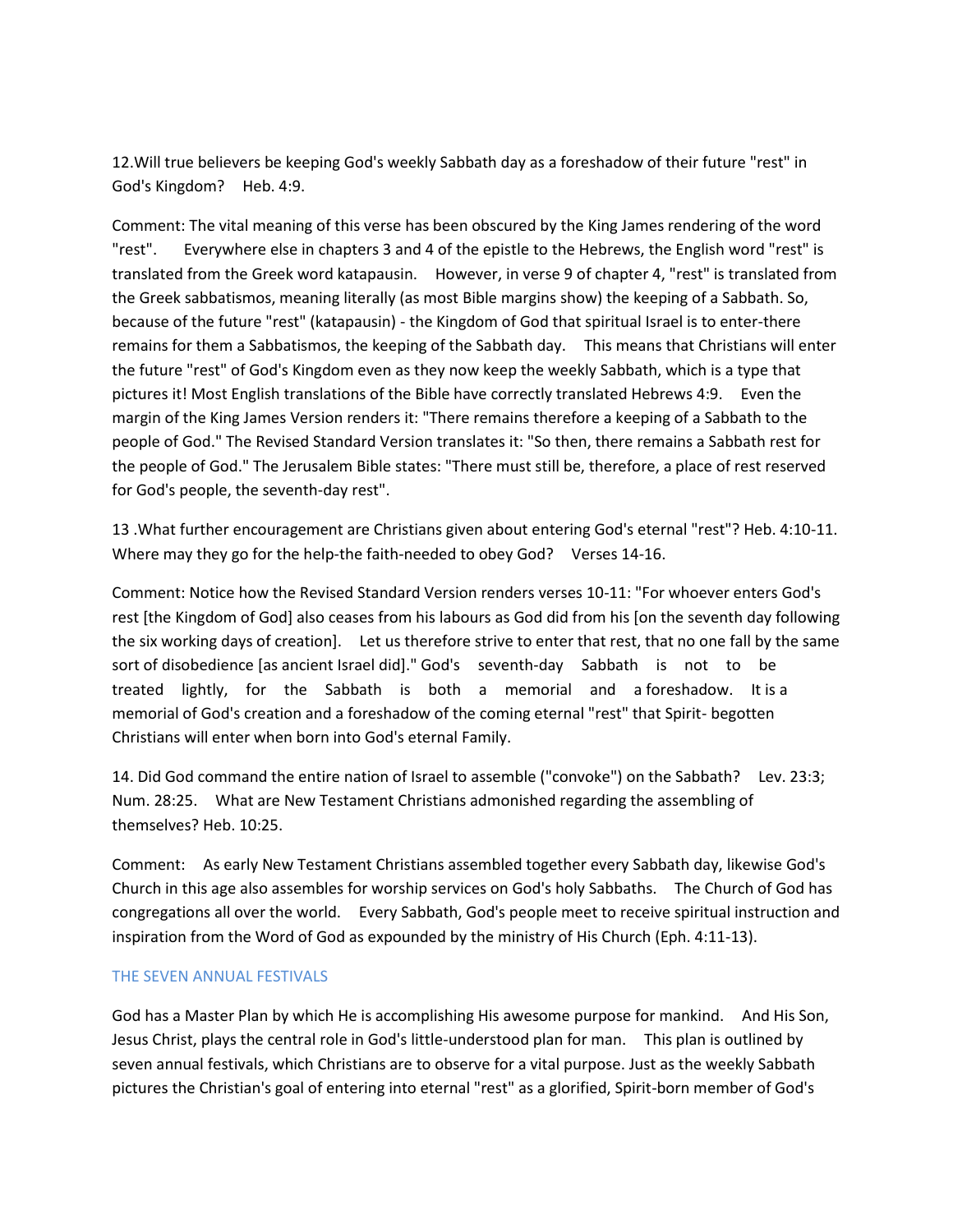Family, the seven annual festivals reveal the step-by-step details of the working out of God's plan for man. Not only does each festival vividly picture a great event in God's plan, but the yearly observance of these days by God's people further impresses the knowledge and significance of God's plan on their minds, and continually reminds them of their part in it.

It was not until the days of Moses that God began to reveal His plan for working out His purpose for mankind. God formally introduced these festivals through Moses to His nation Israel-His "church in the wilderness" (Acts 7:38). Since throughout most of human history man has been close to the soil in providing his sustenance, God used the yearly agricultural harvests of the Promised Land (now occupied by the state of Israel) as symbolic types of His spiritual harvests of human beings. The ancient Israelites did not understand the spiritual meaning of these annual festivals of God. But God's Spirit-begotten children can!

Today, we can understand from the teachings of Christ and the apostles that God intends the spring festivals to picture to His Church repeatedly year by year the fact that all of those He has called to become His Spirit-begotten children before Christ's Second Coming are only the "first-fruits"-only the relatively small beginning of His great spiritual harvest of human beings into His immortal Family. Later, as pictured by the festivals of the much larger autumn harvest season, God will call the rest of humanity to salvation! In the 23rd chapter of Leviticus, we find a summary of God's annual festivals. The first three festivals, beginning with the Passover, are primarily memorials of the first part of God's plan. They picture the "first-fruits" of God's spiritual harvest. The last four festivals look forward to the future and show how God will reap the latter great autumn spiritual harvest of thousands of millions of people. As we begin this study of God's annual festivals to learn what they signify for Christians today, let's notice a few facts from history. Most Bible commentators and scholars agree that the many passing references to these annual festivals in the New Testament indicate that their observance in the early Church was known, accepted-even taken for granted. Most importantly, Christ and the Church of God customarily kept the annual festivals: "in the early Christian church the propriety of celebrating the festivals together with the whole of the Jewish people was never questioned, so that it needed no special mention" (The New International Dictionary of New Testament Theology, vol. 1, p. 628).However, it is obvious from a study of the New Testament that God's annual festivals took on a new significance in the apostolic Church of God. Jesus' teaching and example gave new understanding about the meaning of these days and how they are to be observed. Notice what The Encyclopedia Britannica says about the early New Testament Church of God keeping the biblical festivals in a new and different way: "The sanctity of special times [current religious festivals such as Easter and Christmas] was an idea absent from the minds of the first Christians .... [who] continued to observe the Jewish festivals [of Lev. 23], though in a new spirit, as commemorations of events which those festivals had foreshadowed" (vol. 8, p. 828, 11th edition, emphasis ours).

1 . Who does the Bible say originated these annual festivals, in addition to the weekly Sabbath? Lev. 23:1-4.

Comment: Notice that these are not the "feasts of the Jews" or "feasts of Moses:' as some have thought-they are God's own feasts which He gave to His people to keep year by year.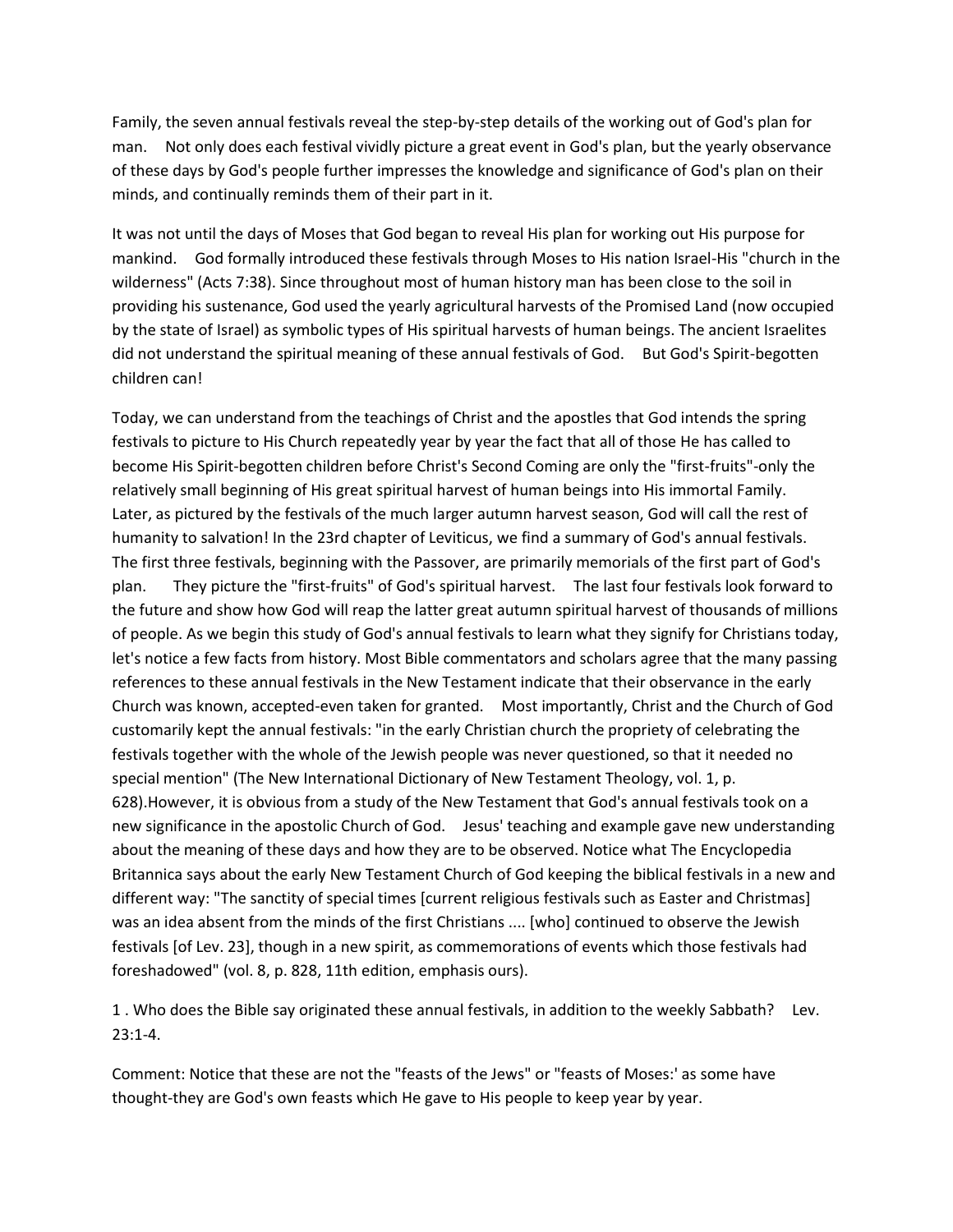2. Did God specifically say that His annual feasts were to be observed in addition to the weekly Sabbath? Lev. 23:37-38.

3. What is the first festival to be observed each year? Lev. 23:5. When did God institute the very first Passover? Ex. 12:1-14.

Comment: The Passover pictures the beginning of God's great Master Plan for the salvation of mankind. It pictured in advance the sacrifice-the crucifixion and death-of Jesus Christ ("our pass-over lamb"- l Corinthians. 5:7; 1 Pet. 1:19) for the sins of mankind. After His death, the Passover became a memorial of Christ's suffering and sacrifice.

4. What new way of observing the New Testament Passover did Jesus institute as He kept the Passover with His disciples shortly before His death? Luke 22:8, 15-20.

Comment: While instituting the new symbols of unleavened bread and wine, picturing His broken body for our physical healing (I Pet. 2:24), and His shed blood for the forgiveness of our sins, Jesus gave a command, "This DO in remembrance of me" (Luke 22:19). The Passover is a memorial of Christ's sacrifice for our sins, which He wants Christians to especially remember every year.

5. What completely new ceremony did Jesus also institute in connection with this New Testament Passover observance? Read John 13:1-17, especially verses 14-15.

Comment: On the occasion of His last Passover, Jesus left a very significant example for His disciples to follow. Notice that this ceremony of washing His disciples' feet had nothing whatsoever to do with the Old Testament observance of the Passover. It was then being instituted for the very first time by Jesus Christ. He was taking this last-minute opportunity to institute an observance that His disciples in all ages were to keep annually from that time forward! Foot washing depicts the attitude of humility and service to others which Christ always exhibited, and which He desires that each Christian strive to imitate (verses 16-17).

6. What festival occurs on the day after the Passover? Lev. 23:6-8; Ex. 12:15-20.

7. Are the first and seventh days of the Feast of Unleavened Bread holy Days on which the people are to assemble themselves, much the same as they would on a weekly Sabbath day? Ex. 12:16; Lev. 23:3.

Comment: At this point it would be well to distinguish between God's annual festivals, or feasts, and His annual Holy Days or Sabbaths. God's Master Plan includes seven annual festivals. Two of these, the Feast of Unleavened Bread and the Feast of Tabernacles, are seven days long. There are also seven annual Holy Days which are Sabbaths of rest from regular work. Each of these Holy Days occurs on, or during, a festival (the Feast of Unleavened Bread has two). But the Passover, the first of the festivals, is not a Holy Day or Sabbath.

8. Did New Testament Christians ever observe the Feast of Unleavened Bread? I Corinthians. 5:7-8.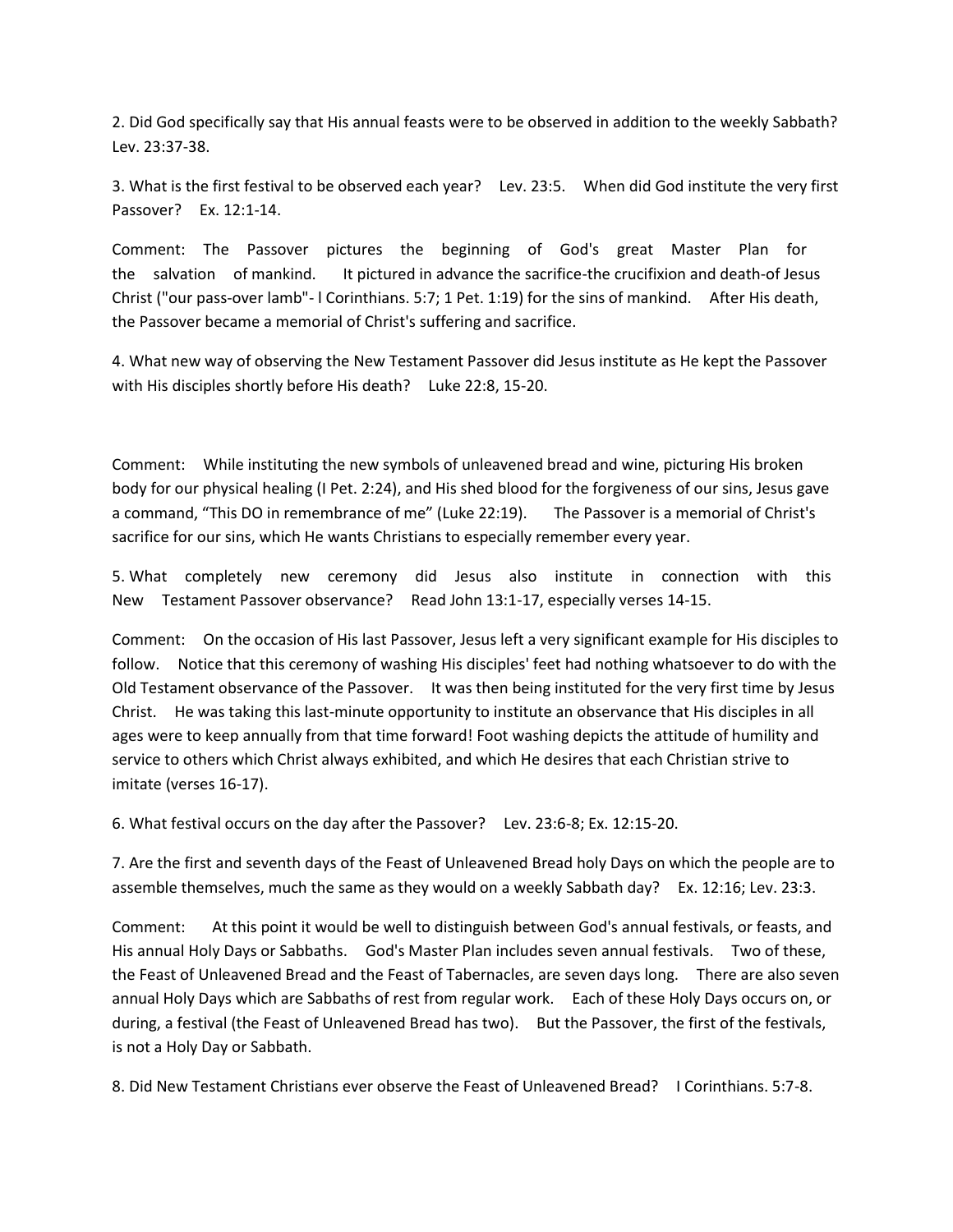What is the obvious meaning of this festival? Verses 1-2, 6-7.

Comment: A study of these verses in I Corinthians 5 shows that the Feast of Unleavened Bread, which the Corinthian Christians were observing, pictures the putting away of sin. Leavening is a biblical type or symbol for sin (verse 8) because sin, like the leavening used in bread to make it rise, can not only cause a person to become puffed up with vanity (verses 2, 6), but can also spread throughout a group of people. Paul commanded the Church of God at Corinth to put out of their fellowship the person who was openly sinning (verse 1). Paul urged decisive action because, as he reminded them, "....a little leaven leaveneth the whole lump" (verse 6). Permitting sin to openly continue unabated before all the congregation would, in time, influence others to gradually let down and begin slipping back into former sins. Sin would spread into the lives of other Christians by the example of one sinner, just as certainly as a little leavening in bread dough eventually causes the whole loaf to rise-to become puffed up!

We learned that the Passover is to remind us that Jesus paid a tremendous price so our sins could be forgiven. He offered something more valuable than anything we could even collectively offer - the sacrifice of His perfect, sinless life. Then the Feast of Unleavened Bread, which immediately follows the Passover, reminds us that we must strive to put all sins OUT of our lives. This festival pictures putting the leaven of sin away from us, and our renewed resolve to live in harmony with God's Law henceforth. Thus we are to rededicate our lives to continual spiritual growth-overcoming the remaining leaven of sin in our lives, and the sins that all Christians occasionally commit.

9. What is the next annual festival that God ordained? Lev. 23:15-17; Num. 28:26. Was this a Holy Day of rest on which the people were to assemble? Lev. 23:21; Num. 28:26.

10. What name was given in the New Testament to the festival of "First-fruits"? Acts 2:1.

Comment: Pentecost is a Greek word meaning "fiftieth [day]." This is the only annual Sabbath whose date must be determined by counting. The first New Testament Pentecost occurred on a Sunday, the fiftieth day after Christ's resurrection.

11.What is the vital meaning of the festival of Pentecost (or "First-fruits") for New Testament Christians? Acts 1:4-5; 2:38. Are Spirit-begotten Christians the "first-fruits" of God's great Master Plan? Jas. 1: 1 8; Rom. 8:23.

Comment: The festival of Pentecost is now a memorial that pictures the sending of the Holy Spirit from God to beget repentant believers in Christ whom God calls before Christ's Second Coming. The Pentecost of A.D. 31 therefore marked the beginning of the New Testament Church. It was on this day that God began to make the Holy Spirit available to those whom He calls to be a part of His Church. It was on this Pentecost that the "first-fruits" of God's small spiritual "spring harvest" began to be put into His Church. These new Christians were begotten by the Spirit of power that would help them to overcome and grow spiritually, thus preparing them to be born into God's Family at Christ's Second Coming. God knows that for us to be thoroughly and successfully "unleavened," our lives, our human willpower and abilities are not enough. We need the supernatural power of His Holy Spirit to help us overcome. This is the third step in God's Master Plan, which is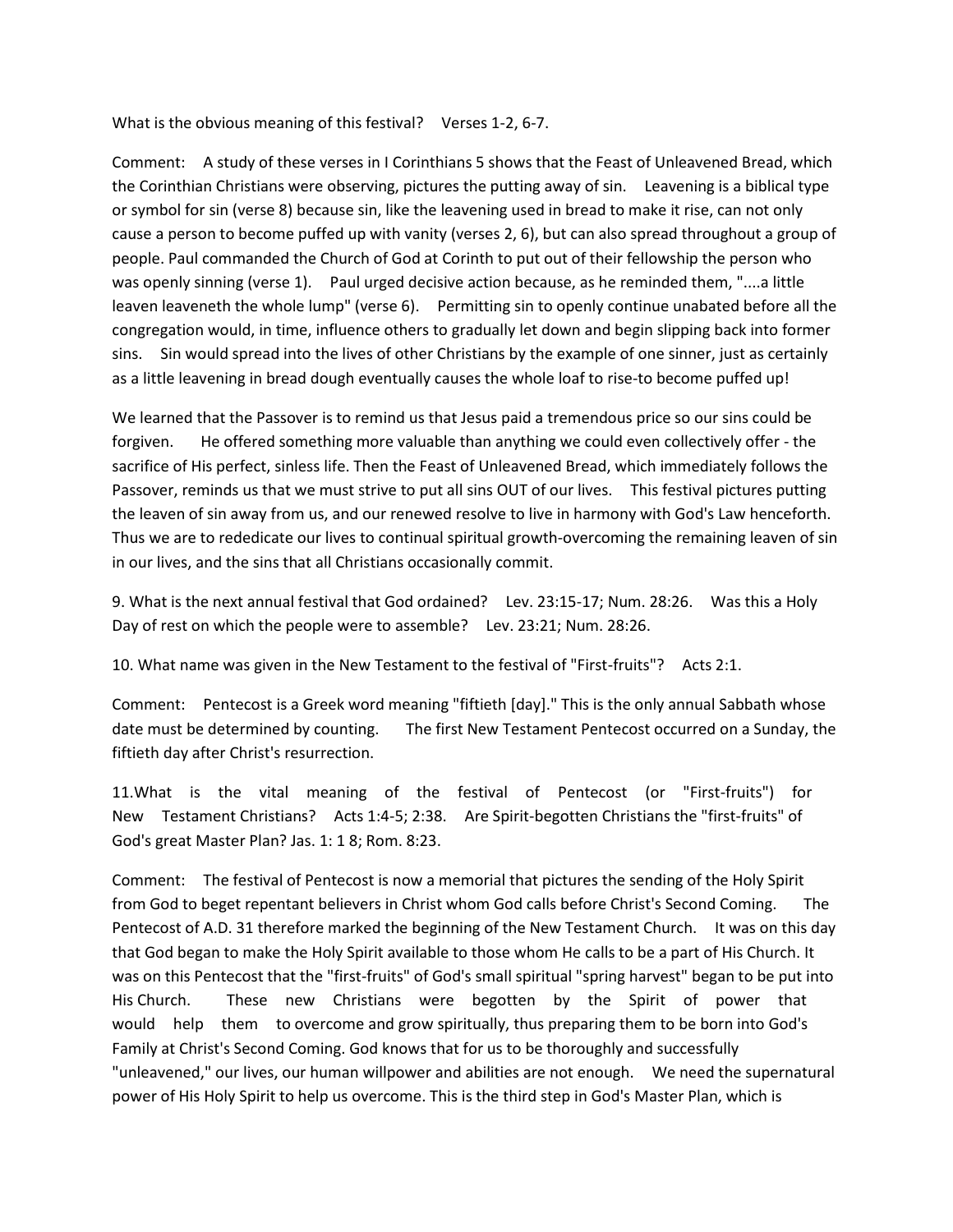intended to help each one of us succeed in fulfilling God's glorious purpose for our lives.

12. What is the next festival and annual Sabbath of the seven that God revealed? Lev. 23:22-24.

Comment: The Feast of Trumpets primarily depicts the triumphant return of Jesus Christ to set up the Kingdom of God on earth (Rev. 11: 15). You will remember that the first resurrection occurs at the Second Coming of Christ, which is announced by the tremendous blast of a trumpet (I Thessalonians. 4:16-17; 1Cor. 15:52).

13. Does the overall meaning of the Feast of Trumpets encompass even more than the actual Second Coming of Christ? Rev. 8:1-2, 6; 10:7.

Comment: Notice that it is the Feast of Trumpets, plural (Lev. 23:24), not the "Feast of the Last Trump." When the ancient Israelites were wandering in the wilderness, they became accustomed to the blowing of trumpets for many purposes; the calling of assemblies, the signal to march or halt, "officer's call

' " or as a warning. Much like the use of bugles in the military today, ancient Israel came to recognize trumpet sounds as having specific meanings.

There is a parallel between trumpets sounding alarms of warning in ancient Israel and the function of the Church of God today (Isaiah 58:1). There is also a relationship between the angelic trumpet blasts signalling the imminent return of Jesus Christ, and the continual warning and witness being given by God's Church today as it prepares the way for the return of Christ. The successive angelic trumpet blasts and accompanying catastrophic events on a worldwide scale just prior to Christ's return will serve as final warnings to a heedless, sin-ravaged world!

14. What annual Sabbath follows only nine days after the Feast of Trumpets? Lev. 23:26-32; 16:2-34, especially verses 29-31 of chapter 16. Also notice Revelation 20:1-3 in connection with Leviticus 16:21-22.

Comment: The rituals required of the Old Testament Levitical ministry on the Day of Atonement are described in great detail in the 16th chapter of Leviticus. The live goat, upon which all the sins of Israel were to be confessed and which was led into the desolate wilderness, represents the devil, upon whom the guilt of all the sins of mankind will be laid by Jesus Christ after He returns. Satan, who is called the "god of this world" (2 Corinthians. 4:4), and is described as the "prince of the power of the air, the spirit that now works in the children of disobedience" (Eph. 2:2), being the father of sin (John 8:42-44), will be restrained by Christ from further deceiving and leading the masses of mankind into sin. No longer will he be able to "broadcast" his attitudes of vanity, lust and greed into people's minds. At the devil's "chaining" (Rev. 20:1-3), the symbolism of Leviticus 16 will have become reality. The minds of men, formerly deceived by Satan and his demon cohorts, will not at last be opened by the Spirit of God, and all humanity will be able to accept and receive forgiveness of their sins through Christ. For the first time, they will be able to understand God's Master Plan of salvation for them. Then, and only then, will mankind "at one" with Christ and the Father, as symbolized by the Day of Atonement.

How are we to observe the Day of Atonement? Lev. 23:32.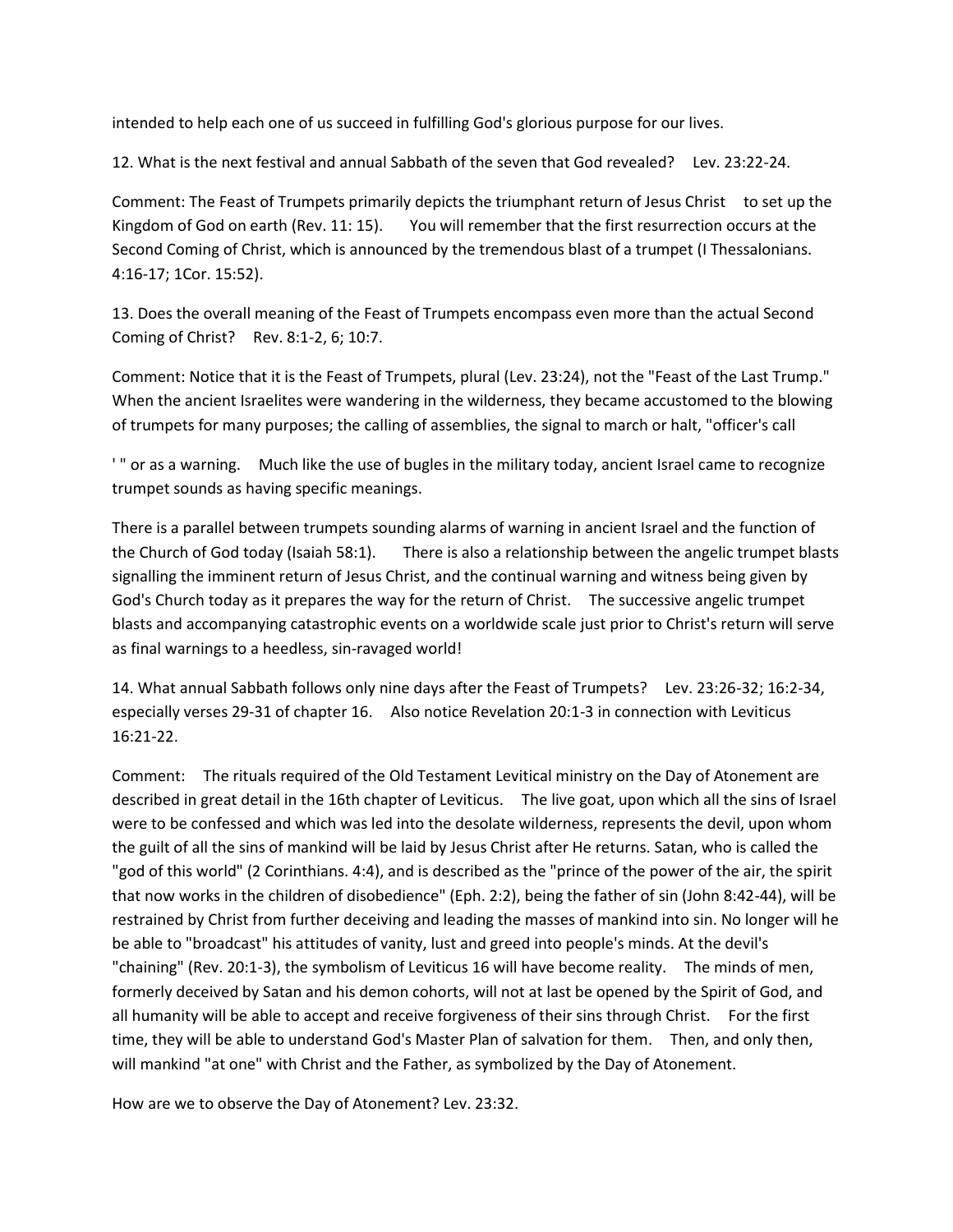Comment: The Day of Atonement is perhaps the most unusual Holy Day because of what God expects us to do during this 24-hour period. It is the one day on which God has commanded us to fast - to "afflict our souls" or bodies. (For biblical proof that afflicting one's soul means to fast, compare the following passages: Ps. 35:13; 69:10; Isaiah. 58:3; Ezra 8:21.) Fasting on the Day of Atonement means denying oneself food and water for 24 hours-from sunset to sunset (or evening to evening - Lev. 23:32). Fasting is not penance - not a hunger strike to try to get one's way with God. A Christian is to fast in order to humble himself and to draw closer to God and His righteous way (Isaiah. 58:6-11). Thus fasting on the Day of Atonement is a vivid reminder of the state of mind necessary for salvation -of the humility, the godly sorrow, the earnest seeking for God's way-a condition to which this world will have been brought by the catastrophic events culminating in the return of Jesus Christ.

16. What important seven-day festival follows the Day of Atonement? Lev. 23:33-35; Deut. 16:13.

Comment: The Feast of Tabernacles was also called the Feast of Ingathering (Ex. 23:16; 34:22) because this seven-day festival celebrated the summer and early autumn harvest. The whole nation observed this feast after the main harvest had been gathered in (Lev. 23:39).

17. Did Jesus keep the Feast of Tabernacles? John 7:2, 8-11, 14. Did everyone know that Jesus always kept God's feasts and therefore naturally expected Him to be in Jerusalem to observe the Feast of Tabernacles? Verse 1

Comment: Because of continually mounting persecution, Jesus wisely chose not to travel openly in Judea (verse 1). However, verses 1 -10 show that He did risk His life to keep the Feast of Tabernacles. Even though He went secretly, He openly taught in the temple during the middle of the Feast (verse 14).

18. What is the divinely set theme for the yearly observance of the Feast of Tabernacles? Deut. 16:14-15. (Notice the words "surely rejoice." Other translations, such as the Revised Standard Version, render this "be altogether joyful.") Does God intend for everyone-regardless of age, social class or economic level-to rejoice in this feast? Read verse 14 once again.

19. Does God intend for a man and his family to rejoice at the Feast of Tabernacles? Deut. 16:14; 12:5, 7,12. Are they to live in "booths"-temporary dwellings (corresponding to motel and hotel rooms, lodges, etc.)-at the place designated for the observance of this feast? Lev. 23:42, 40.

Comment: The Feast of Tabernacles is full of spiritual meaning for Christians today. The Feast pictures the wonderful World Tomorrow under the righteous rule of Jesus Christ-1,000 years of peace, prosperity and joy for the multiple thousands of millions of people who will live in this utopian age. It is during the Millennium that the great "autumn harvest" of human lives will begin to be gathered into the Kingdom of God-born again as divine members of the Family of God. Just think of it! Satan will have been disposed at Christ's return. Then 1,000 years of peace and prosperity will follow. Those who are the "first-fruits" of God's spiritual harvest-first born into God's Family and co- inheritors with Jesus Christ -will join Him in ruling the earth. They will be given the opportunity of bringing saving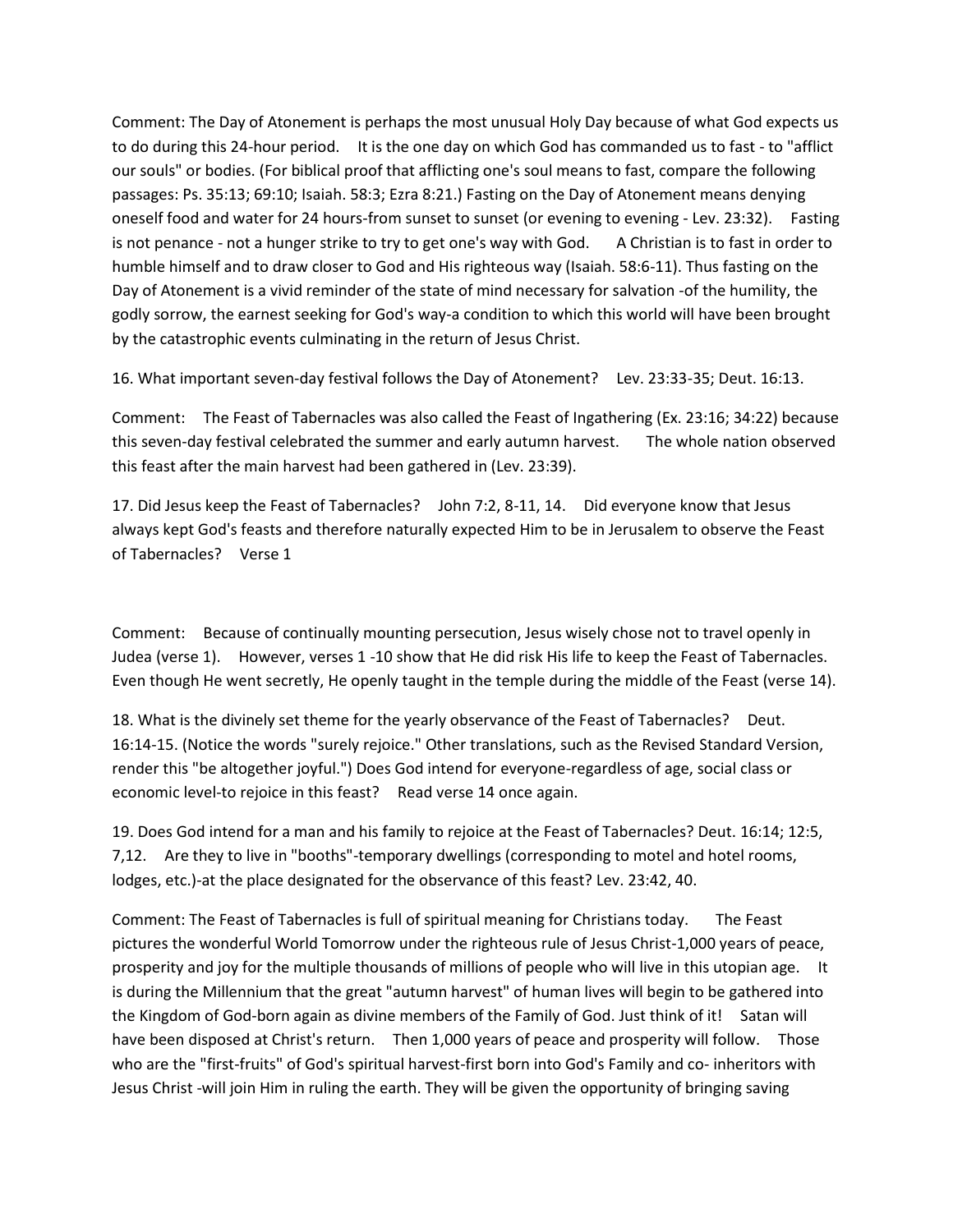knowledge to every human then alive and to those born during the Millennium. Over and over God tells us that the Feast of Tabernacles is a time of exceedingly great rejoicing. For ancient Israel it was a time of rejoicing because the abundant harvest was taken in just before the Feast. But in the Millennium, the happiness, joy and prosperity pictured by the Feast of Tabernacles will exist worldwide under the enlightened rule of Jesus Christ. Obedience to God through the keeping of His Law and following His revealed way of life will make the World Tomorrow a literal utopia! God's great autumn festival gives His Spirit-begotten children a special time and setting in which to think about His purpose for life and how to attain it. The Feast of Tabernacles is intended to separate and free them from the routine cares of the world. Living in temporary dwellings for an entire week away from their jobs, they picture by their observance of these seven days the universal freedom and peace that will exist in the Millennium. The Feast of Tabernacles as observed today is actually a tiny, but happy, foretaste of the joyful World Tomorrow when the Spirit of God will be available to every human. These are days of concentrated teaching by God's ministers-days of continuous, genuine Christian fellowship. Christians at the Feast demonstrate now, by the way they live together in harmony, what this entire sin-sick, unhappy world could and will be like! Members of God's Church enthusiastically look forward to observing the Feast of Tabernacles every autumn at one of dozens of festival sites throughout the world. Between services, members participate in various exciting, fun-filled Church-sponsored activities for young and old alike, as well as sight-seeing and other special attractions unique to each site. The sincere concern and fellowship, the spiritual nourishment and just plain good fun whets one's appetite for the next year's Feast, making the ordinary "vacations" of the past seem humdrum by comparison!

20. But does the seven-day Feast of Tabernacles mark the end of God's plan for humanity? Is it God's will that all who have ever lived come to the knowledge of salvation? 2 Pet. 3:9; 1 Tim. 2:4.

Comment: Thus far we have seen how those who have been privileged to be called of God through the ages, especially from the First Coming of Christ to the end of the Millennium, fit into God's marvellous Master Plan. But what about the billions of people from the time of Adam down to our time (including, perhaps, most of your loved ones) who have not been called of God-who have never had an opportunity to know and really understand God's truth? Billions have never even heard the name of Christ. Are they doomed to eternal death, without even having had a chance to hear the truth? Would this be fair of a loving God? Can you imagine a merciful and just God condemning innocent little children-some who died before they could either walk or talk-to remain dead for all eternity without the knowledge of God's way of life without being given the opportunity to life forever? God has, in absolute fairness, planned for everyone who has ever lived to receive an opportunity for salvation. Just as the week is not complete without the Sabbath day, so God's Master Plan is not complete without God's seventh annual festival and Holy Day. In the Bible, the number seven signifies completion and perfection. Without the knowledge of this seventh annual Holy day, you can't understand the completion of God's Master Plan-that God's mercy to mankind extends even beyond the Millennium!

In order to understand this final phase-the windup-of God's plan, we must understand the last of God's annual Holy Days, picturing the last great judgment.

21.Was there an "eighth day" of worship held immediately after the seven days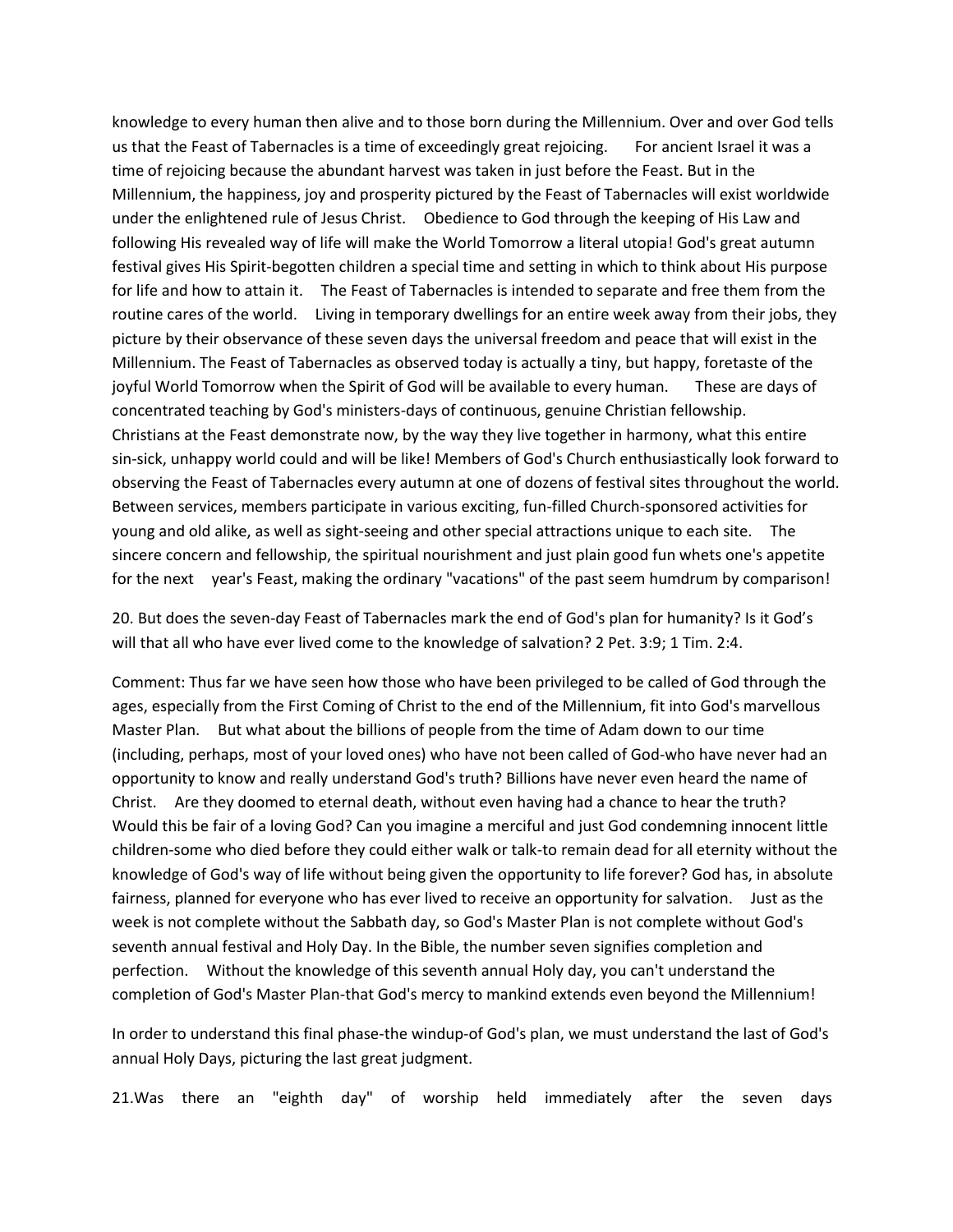of the Feast of Tabernacles? Lev. 23:34-36 . Is it the final festival-the final annual Sabbath of rest? Verse 39.

Comment: The last annual Sabbath is observed immediately after the Feast of Tabernacles. But because of its close proximity to this seven-day feast, it was associated with the Feast of Tabernacles and was called the " eighth day." This Festival came to be known among Christians as "the last day, that great day of the feast" (John 7:37).

22.Revelation chapter 20 holds the key to the meaning of the "Last Great Day' " As we already know, verses 4-6 speak of the resurrected saints ruling with Jesus Christ on earth for 1,000 years. But exactly what is said in the first sentence of verse 5?

Comment: These are not "the dead in Christ," but simply the dead-those billions who are not Christ's, who have never been called of God, most of whom have never even heard the name of Jesus Christ. Note that the first part of verse 5 in the King James Version is in reality a parenthetical expression. Here's how it should read: "(But the rest of the dead lived not again until the thousand years were finished.) This is the first resurrection" The sentence, "This is the first resurrection"' refers to the resurrection of the righteous dead in Christ just before the 1,000-year period begins. "But", John makes clear, "the rest of the dead" those who never had a chance to understand God's truth-would not come up in a resurrection "until the thousand years were finished." This resurrection, which occurs after the 1,000 years are finished, is the second resurrection.

23. How does John further elaborate on the second resurrection? Rev. 20:11-12. How are these people judged? Verse 12.

Comment: The Greek word translated "books" in Revelation 20:12 is biblia, and it is from this word that we derive our English word "bible." The "books" that are opened are the books the Bible! Through God's Holy Spirit, they will be opened to the understanding of the billions people who have never yet heard the name of Jesus or been able to understand the true message of God's Word -those who have never before been able to participate in God's Master Plan of salvation.

24 How long will their period of judgment last? Isa.65:20.

Comment: This verse in Isaiah apparently refers to this judgment period, suggesting that those resurrected then will live for 100 years, regardless of how old they were when they died.

25. Where else in the Bible is this second resurrection described? Ezek. 37:1-14. Are these dead clearly raised to physical human life requiring the breath of life to sustain their physical existence? Verses 5-1 0.

26. What is God's promise to these resurrected people? Verses 13-14. Is this the same outpouring of God's Holy Spirit that Jesus Christ spoke about on the "last great day" of the Feast? John 7:37-39.

27. How did Jesus refer to this special "day" or period of judgment for people who have yet to hear and understand the wonderful message of salvation? Matt. 11:20-24; 12:41-42.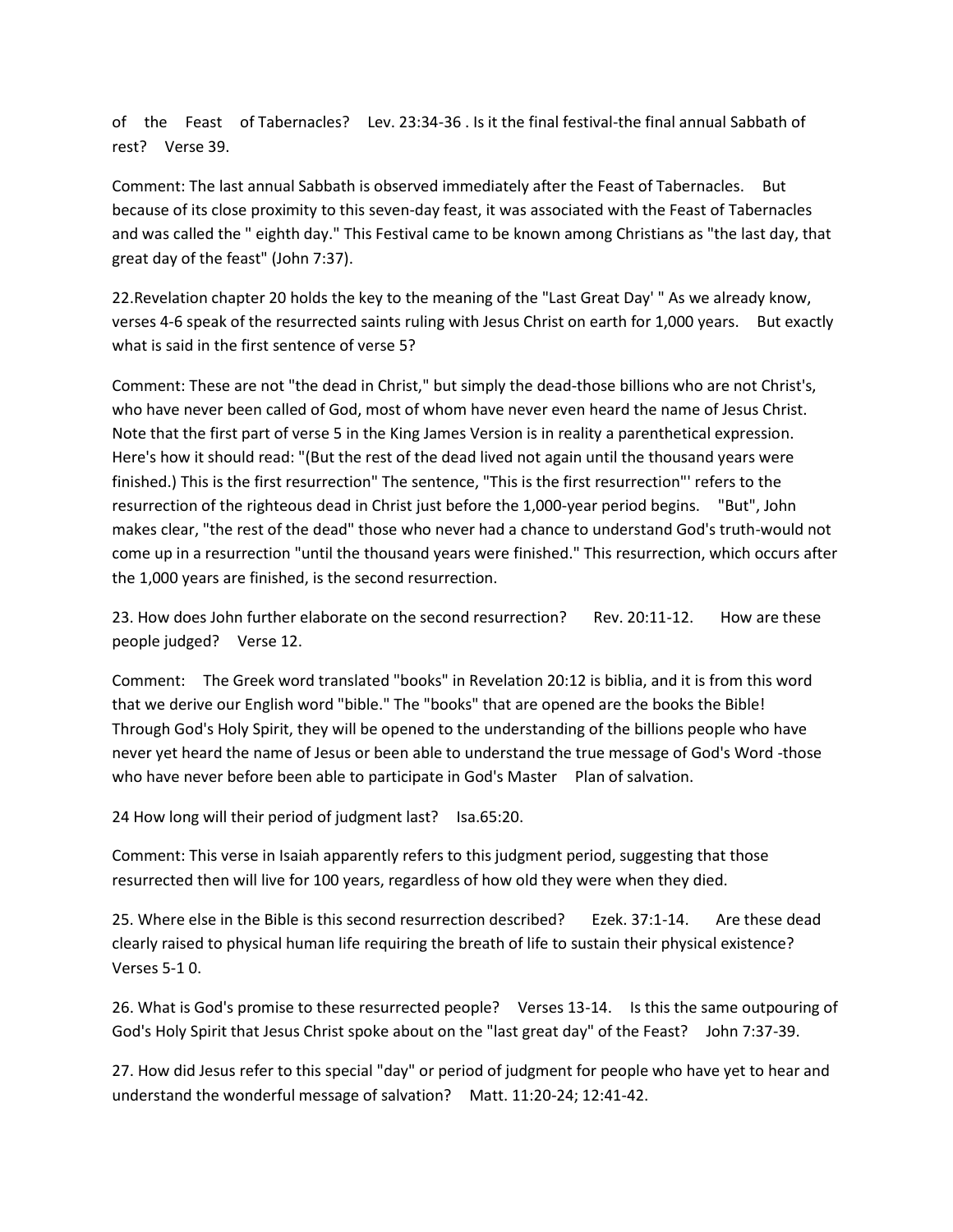Comment: Christ mentioned the people of Tyre and Sidon, Sodom, Nineveh in Jonah's time and the Queen of the South (the Queen of Sheba). All of these examples of people who lived in different generations are compared to the citizens living in the cities and towns of Jesus' generation, the vast majority of whom did not understand or believe His message. Jesus tells us that they all are to be resurrected with the generation that lived during His time! Jesus gave enough examples of generations of people living at different times in history to prove that most of humanity will be alive, together, at the same time on this earth. There will be pre-Flood men and women, all 12 tribes of Israel, those who lived during the Middle Ages, and everyone living even now who will not have had the opportunity to come to Christ simply because they were not called by God to receive their opportunity for salvation during their first lifetime. (See John 6:44, 65). This group includes all people of all times everywhere on this earth, except, of course, those who will be in the first resurrection of the dead.

Since the ancient peoples described in the book of Matthew would have repented if Christ had personally come to them in their day, they will most surely repent when resurrected into a world that He had already ruled for a thousand years-a world dominated by joy, peace, prosperity and well-being. This vast resurrection to mortal life opens their period of judgment-not sentencing. (Sentencing is merely the final act in the process of judgment). A decision must be rendered based on how each individual responds to the Word of God. (This same judgment is now upon Christians who have been begotten by God's Holy Spirit-I Pet. 4:17.) And since every individual will be given an opportunity for salvation, each will in effect be rendering his own verdict by the choices he or she makes during this period of judgment. But if you become a Spirit-begotten Christian in this age, and if you remain faithful unto death, you will be privileged to partake of a "better resurrection" (Heb. 1 1:35) at Christ's Second Coming. It's better simply because those resurrected in the first resurrection will be resurrected as spirit beings-not mortal human beings. Also, those in the first resurrection will receive a greater reward than those who will live during the last judgment period, or even those who will live during the Millennium! (More about your potential reward a little later in this lesson.) We have seen that all of God's annual festivals are built around the annual harvest seasons of the Promised Land into which God led ancient Israel. But it is the spiritual harvest that God is interested in! Old Testament Israel was reminded of their dependence upon, and relationship to, Almighty God by this seasonal cycle of harvest festivals. Today, God's faithful New Testament Christians can receive the vital life-saving knowledge of God's Master Plan for His spiritual harvest by observing these SAME DAYS! What one wants to remember, he must review regularly. AS Spirit-begotten Christians observe each annual festival in its season, they are reminded of God's Master Plan for the salvation of all mankind, and their individual part in it. God's annual festivals give one the opportunity to "act out," in a sense, the plan by which God is accomplishing His purpose for mankind. Through the years, God's Church has grown in the understanding of the spiritual meaning of these annual festivals. Unlike the holidays commonly celebrated by the world, which picture no real purpose of plan for human existence, God's annual festivals reveal the full scope and meaning of His great purpose and plan for mankind. In this lesson, we learned that God's annual festivals not only teach us His Plan of salvation, they point us directly to our Saviour Jesus Christ. He is our Passover (I Corinthians. 5:7). it is by "putting on" Christ that we put sin out of our lives, as pictured by the Feast of Unleavened Bread. Christ is the first of the "first-fruits, and it was 50 days after His resurrection that He sent the Holy Spirit on the day of Pentecost. The Holy Spirit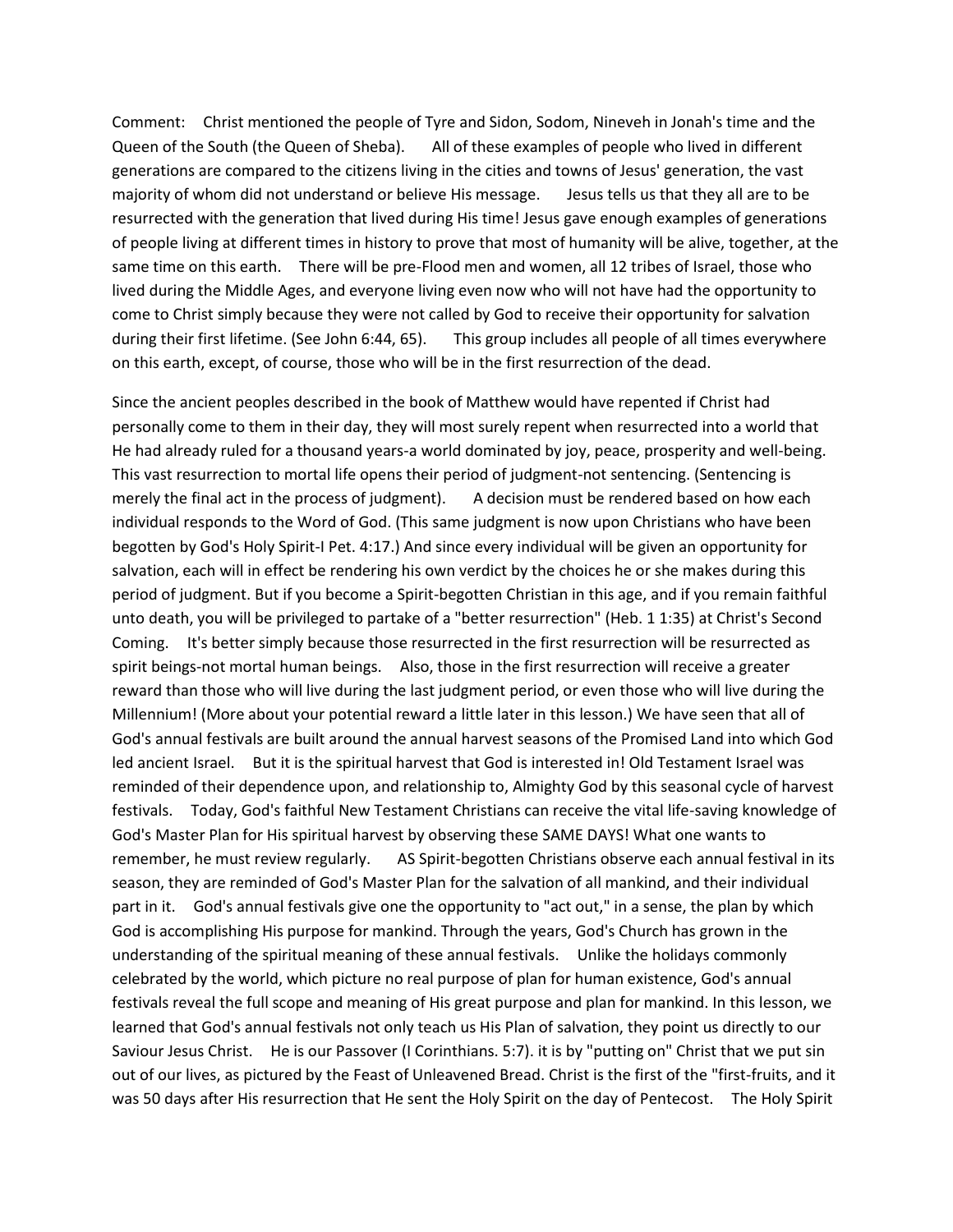was sent to spiritually beget those whom the Father would call, thus enabling them to fulfil His law, successfully overcome sin in their lives and grow spiritually. It is Christ who is going to intervene in world affairs (pictured by the Feast of Trumpets), putting down the despotic rule of Satan, the arch-deceiver, as pictured by the Day of Atonement. With the influence of the devil and his demons gone, all mankind will have the opportunity to become "at one" with Christ through repentance, baptism and the receipt of the Holy Spirit. Christ is coming to set up the government of God in the Millennium, making this earth a veritable utopia- pictured by the Feast of Tabernacles. Billions will be born into the Family of God during this golden age. God's people today are representatives of the soon-coming, world-ruling Kingdom of God. Finally, Christ will make salvation available to everyone who ever lived, but never heard or understood the truth, in the last great step in God's plan-the Last Great Day, picturing the last judgment period. God's Church understands and teaches the truth concerning His purpose and plan for mankind. Around the world, true, Spirit-begotten children of God are faithfully observing all of God's festivals every year'

### THE CHRISTIAN FIGHT!

The Word of God tells us that all who will follow the Christian way of life will have to face three deadly enemies, each of which tends to discourage us from overcoming sin and developing the character of God. These deadly foes can come between us and God-separating us from Him. They tend to put wedges into our minds that can grow, gradually separating us from the guidance and power of God's Holy Spirit and the faith of Jesus Christ - IF we allow them to.

God says these deadly enemies must be defeated and He tells us how to do it!

1 Does Paul show there is effort involved in living the Christian life-that eternal life is worth fighting for so as not to let it slip from one's grasp? I Tim, 6:12; 1:18-19. Whose "soldier" was Timothy? 2 Tim.  $2:3-4.$ 

2. Did Paul steadfastly follow God's way of life-did he know, shortly before his death, that he had WON the Christian fight? 2 Tim. 4:6-8.

3. Is the Christian's warfare against physical armies? Or is it a spiritual warfare? 2 Corinthians. 10:3-4. Just what is a Christian to fight against? Verse 5.

Comment: The first enemy in the Christian's daily warfare is his human nature with its ungodly characteristics (Gal. 5:19-21). Our nature causes us to rationalize deceitfully (Jeremiah. 17:9). It entices us to sin-to break God's spiritual Law-thus cutting us off from Him. Our nature can destroy us spiritually, unless we resist its wrong impulses that lead to sin.

4. What is the second deadly enemy of all Christians? Gal. 1:4. What should a Christian's attitude be toward the world's social order with its glitter, glamour, status-seeking and alluring appeal? I John 2:15-17.

Comment: The Apostle John was referring to the society of this world, so much of which is built on and motivated by vanity, self-centeredness, lust and greed. Because most people are spiritually deceived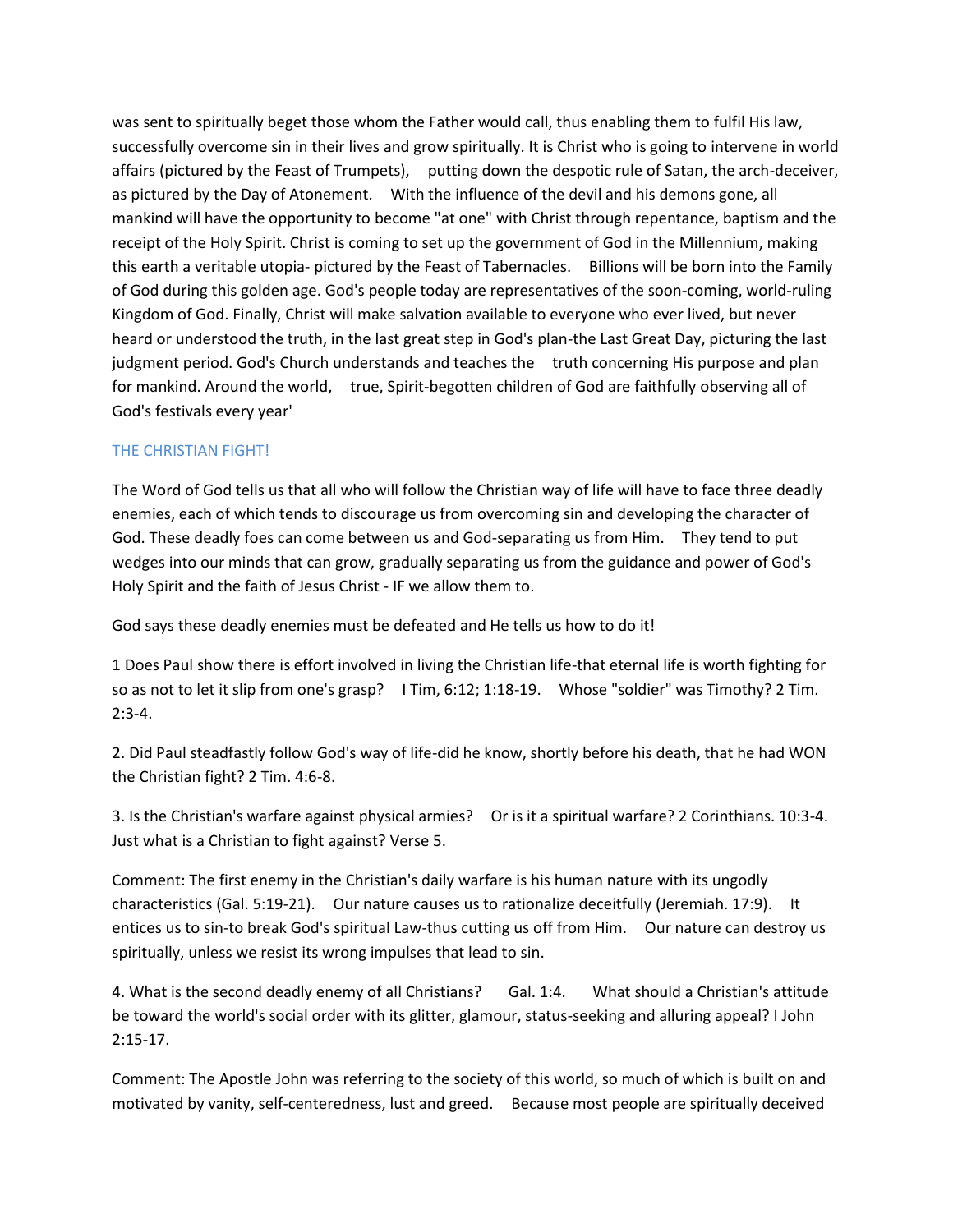(Rev.12:9), they don't understand how so many of the world's ways could be wrong in God's sight. Nevertheless, this world's ways do bombard Christians continually with temptations that can lead them away from following Christ!

5.Should Christians strive to avoid the evil that is in the world? 2 Corinthians. 6:14-18; Rev. 18:4.Does this mean that they should move away from populated areas? John 17:15-18. Notice especially the first part of verse 15.

Comment: Christ's prayer in the seventeenth chapter of the book of John shows that God does not expect Christians to move to the mountains or deserts to escape the world's distractions! Rather, they should strive to be separate spiritually and refuse to participate in the ways of the world that are defined as sin in the Bible. From earliest childhood we began conforming to the customs and practice which we learned from the teachings and examples of others. We merely accepted, without question, most of the practices and lifestyles of the society around us. But as we learn about God's way, we are to conscientiously apply ourselves to our new life in Christ. "Be not conformed to this world," said Paul, "but be ye transformed by the renewing of your mind, that ye may prove what is that good, and acceptable, and perfect, will of God" (Rom. 12:2).

Unless we cease from conforming to those ways of this world which are contrary to God's will, we will not grow in the character of Christ or overcome spiritually. The many snares in the world could be compared to an obstacle course which challenges and strengthens a good soldier in training. Christians must learn to hurdle those obstacles.

6. Do people always appreciate the person who tries to live according to God's Law? I Pet. 4:3-4; John 15:18-20; 16:33. How should a Christian respond to those who might be antagonistic toward his life in Christ? Matt. 5:43-47; Rom. 12:20-21.

Comment: God does not want us to hate the people in the world whom He has not chosen to call at this time, even though some may persecute and ridicule us for following God's way. They are potential Sons of God, and we are instructed to love them! God will eventually open their minds and show them His glorious truth so they can become Christians too, as is depicted by the last step in God's Master Plan.

7. What, or who, is the third great enemy of every Christian? I Pet. 5:8-9. Is Satan the devil ultimately responsible for inspiring all the evil in this world? 2 Corinthians. 4:4; Eph. 2:1-3. As the invisible ruler of this world, has he indeed deceived the whole world? Rev. 12:9.

Comment: Satan the devil, formerly known as the archangel Lucifer (Isaiah. 14:12), the great cherub who was originally created perfect in his ways (Ezek. 28:14-17), became perverted in his thinking and thus developed his satanic nature, which he has "presented" to humanity ever since Adam and Eve. As we learned in Lesson 9, humans have unsuspectingly acquired Satan's nature, which we call "human nature." Notice how Paul described this natural state of mind: "The carnal mind is enmity against God: for it is not subject to the law of God, neither indeed can be" (Rom. 8:7).But once the Holy Spirit of God is added to a person's mind, he then has access to the spiritual power to resist the attitudes of self-centeredness, lust, greed, vanity, jealousy, envy, resentment, competition, strife, bitterness and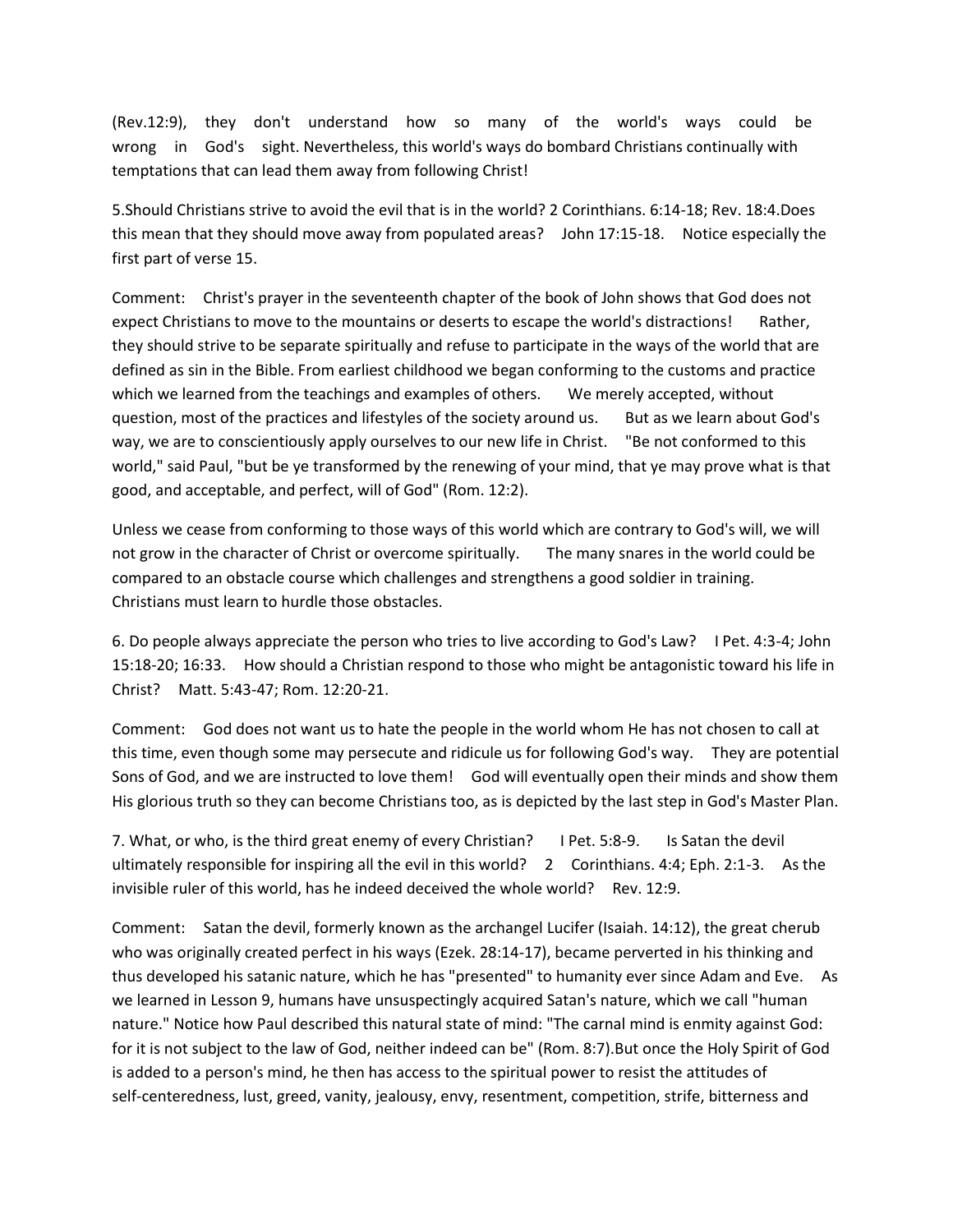hate that are spiritually broadcasted to the mind by Satan.

No person is compelled to obey these impulses from Satan. The devil has no power to force anyone to think or do wrong. But the unsuspecting automatically do so without realizing what is taking place in their minds. Most people just drift along, responding to emotions and impulses that often find expression in "works of the flesh" and vain pursuits (Gal. 5:19-21).Thus Satan, the "god of this world," the "prince of the power of the air," is actually working "in" (Eph.2:2) the minds of unsuspecting people all over the world. That is why it is "this present evil world (Gal.1:4), and why it is so thoroughly deceived today!

8. After you have been begotten by God's Holy Spirit, which makes you a Christian, the devil will continue to try to deceive you, to lead you away from Christ and His way. What did Paul warn the Corinthian Christians? 2 Cor. 11:2-4, 13-15. Did some Christians in Paul's day begin to fall victim to the devil's promptings and the deceptions of his false ministers once again? Gal. 1:6-8; 3:1.

Comment: When Jesus spoke of overcoming, He referred to overcoming Satan's way, which is contrary to God's way. Those who have turned from Satan's way are fighting to OVERCOME his subtle urgings, and are striving to remain true to God's way-the way of God's government. They are the ones Satan hates. He is especially interested in destroying them! But with God's protection and restraining power over Satan, which He promises to give us if we remain close to Him, we can overcome! Before Jesus Christ could qualify to restore the government of God and rule all nations, He had to withstand Satan's most severe temptations. That supreme struggle is recorded in the fourth chapter of Matthew. Notice how the devil attempted to deceive and influence Jesus Christ to sin against God.

9.When Jesus was extremely hungry, how did the devil appeal both to human vanity and hunger? Matt.4:1-3. And to the human desire for prestige, glory and power? Verses 5-9. What were Jesus' immediate responses? Verses 4, 7, 1 0. What was the outcome of this titanic spiritual battle? Verse 11.

Comment: Jesus Christ overcame the devil. He resisted Satan, conquered him, and showed His MASTERY over him! When He gave the devil an order, Satan had to obey. He slunk away, knowing he was defeated in this supreme spiritual encounter of all time. Jesus overcame the devil's wiles by the Word of God. He responded to the devil's temptations by citing the scripture that applied in each situation. He knew the Word of God thoroughly. He KNEW God's will. And He obeyed it. Therefore, the devil could not deceive Him!

10. Are Christians today also to resist the devil with the truth God has revealed to them? I Pet. 5:9. What must the devil do if resisted steadfastly? Jas. 4:7.

11. What instructions on fighting against the impulses and attitudes of the devil does God give us through Paul? Eph. 6:10-12. What are Christians to put on in order to fight this spiritual battle? Verses 11, 13. Of what does God's spiritual armour consist? Verses 14-17.

Comment: "Truth" refers to the inspired Word of God (John 17:17), the first piece in the Christian's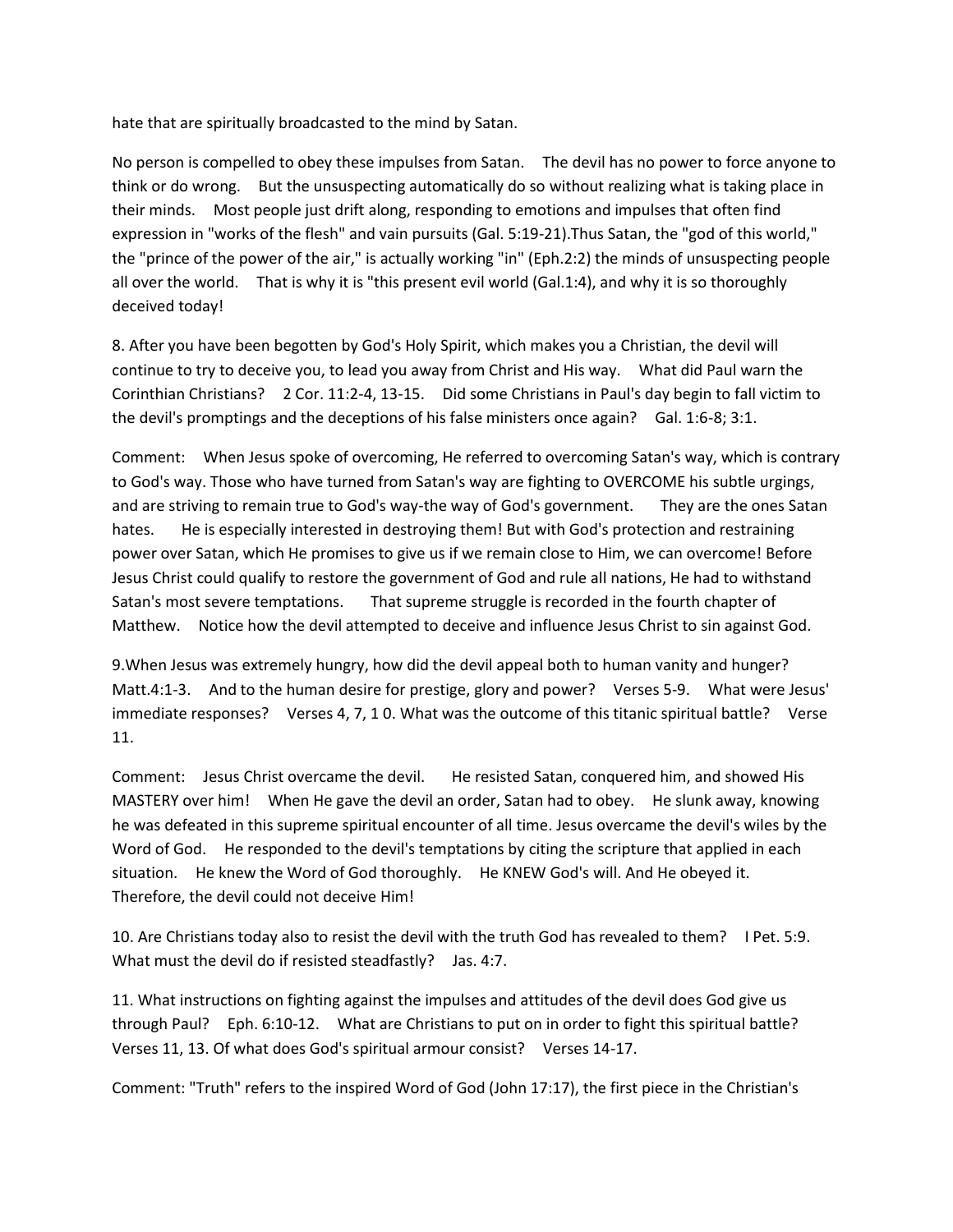spiritual armour. The "breastplate of righteousness" is obedience to God's commandments (Ps.119:172); the "gospel of peace" is the message of the coming Kingdom of God, when Christ will rule this earth and bring it peace.

The "shield of faith" refers to the faith of Jesus Christ, which can be within us (Gal. 2:20); Rev. 14:12; Phil.3:9)-not just to our own human, physical faith. This faith is God's gift imparted by the Holy Spirit (Gal.5:22). And it is this faith-Christ's faith put within us-that will enable us to conquer and overcome sin!

The "helmet of salvation" is the knowledge of what salvation is, what it involves, what it's all about the very purpose of life. In other words, it is the knowledge of the TRUE GOAL and potential destiny of mankind-that of becoming divine members of the Family of God! The "sword of the Spirit" refers to the written Word of God-the Christian's only offensive weapon in fighting the devil and his wiles (Heb. 4:12). It cuts the enemy's tactics and strategies to ribbons, and shows us what the enemy is up to. The final thing Paul mentions in fighting Satan and his wiles is prayer (Eph. 6:18-20). Christians are to draw close to God in persevering prayer (I Thessalonians. 5:17), praying for all of God's people, the work and ministry of God's Church and for their own needs.

This is the way to defeat-to overcome-Satan and to force him to flee! This is the perfect strategy for defeating human nature and the sinful attractions of this world, since they are both essentially motivated by the devil. If Christians will diligently follow this formula, they will succeed in overcoming all three deadly foes.

### WHY OVERCOMING IS SO IMPORTANT

The Bible speaks a great deal about "overcoming." Let's understand exactly why it is so important in living the Christian life, and what it has to do with the responsibilities of Spirit-born Christians in the Kingdom of God.

1 .Did Jesus Christ become perfect? Heb. 5:9; 2:9-10. Notice especially the last part of verse 10. What did Christ set as the goal for His true followers? Matt. 5:48. Who are they to become like? Eph. 4:13.

Comment: As we learned in the previous lesson, Jesus spoke of becoming perfect. But exactly what kind of "perfection" was He talking about?

In the original Greek, the word for "perfect" in Matthew 5:48 is teleios, which also means "complete".

In other words, Jesus meant that His followers are to become spiritually mature in the character of God. Obviously, we cannot become perfect in this sense until the resurrection, when God will complete the process and give us new, perfect spirit bodies with a perfect-sinless-nature that will be like God's. But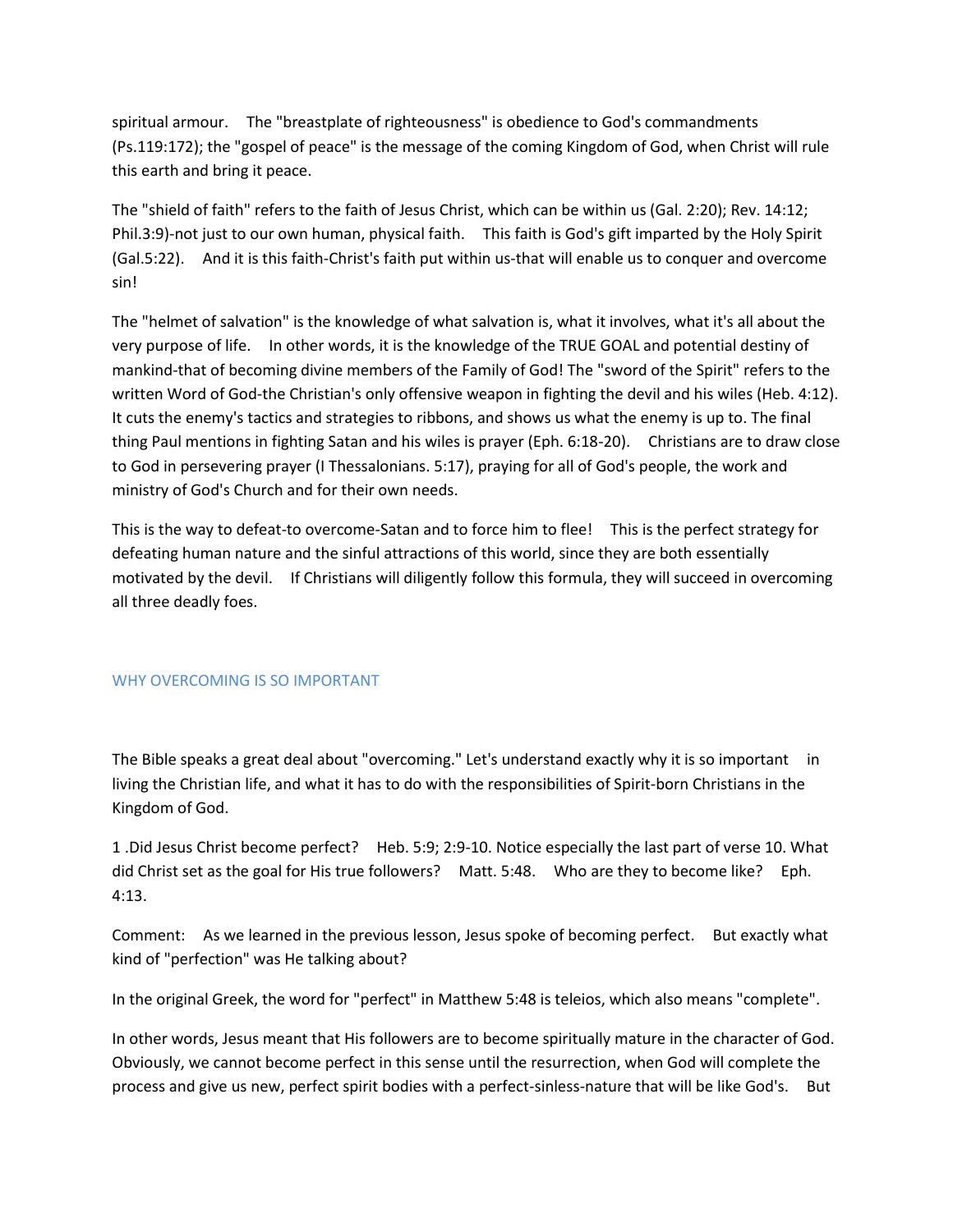in the meantime, God wants us to grow in His spiritual character daily by obeying His commandments, overcoming and rooting sin out of our lives.

2. Even though Christ was the very Son of God and had the Holy Spirit without measure (John 3:34), did He still have to learn obedience? Heb. 5:8-9. Did Christ "overcome"? John 16:33. Did He resist temptation? Heb. 4:15.

Comment: Jesus became perfect through the trials and tests of human experience. He overcame the temptations of the devil, His flesh and the world around Him. In spite of opposition and temptation, He kept God's commandments perfectly. Thus He was able to become the Saviour of mankind and the supreme example of spiritual maturity Christians are to be striving to emulate.

3. Just how important is overcoming to your being in God's Kingdom and receiving a reward? Rev. 2:7, 11, 17, 26-27; 3:5, 12, 21; 21:7.

Comment: Through overcoming the sinful pulls of the flesh, the world and the devil, our spiritual character is being perfected-we are building the very character of God. And the more we overcome, the greater the responsibility we will be given in Christ's government on earth. Thus the greater will be our reward! But no one can overcome for us. It requires putting forth effort on our part, together with the power of God's Holy Spirit, to become the kind of spiritually minded and motivated person God can use in His Kingdom.

4. Is overcoming done all at once, or is it a life-long process? Matt. 24:13, 45-47.

Comment: The Bible shows that striving to develop the spiritual character of Christ is an ongoing process of overcoming throughout the Christian life-of putting sin out of our lives, learning to control and rule over the downward pulls of our nature.

It is those who OVERCOME to the very end-those who are still growing in character at Jesus' return (or at their death, if that comes first)-who shall inherit God's Kingdom and receive a reward!

5. Does 2 Peter 1:5-9 also show the need for continual growth in the virtues of Christian character as long as a person lives? Do verses 1 0 and 11 imply that those who don't continue to grow and overcome will not make it into God's Kingdom?

# TO BECOME INHERITORS WITH CHRIST

1 Because Jesus Christ overcame during His human life and was born again by a resurrection, where is He presently seated? Rev. 3:21. Have all the angels, authorities and powers been made subject to Him under His Father? I Pet. 3:22; Eph. 1:20-22; 1 Corinthians. 15:27.

2. What will Christ's official title be when He returns to rule the nations of earth? Rev. 19:16. Will His glorious government continue to expand throughout the universe forever? Isaiah. 9:6-7.

3. Just how great is the authority which Christ has already inherited? Heb. 1:1-2; Matt. 28:18.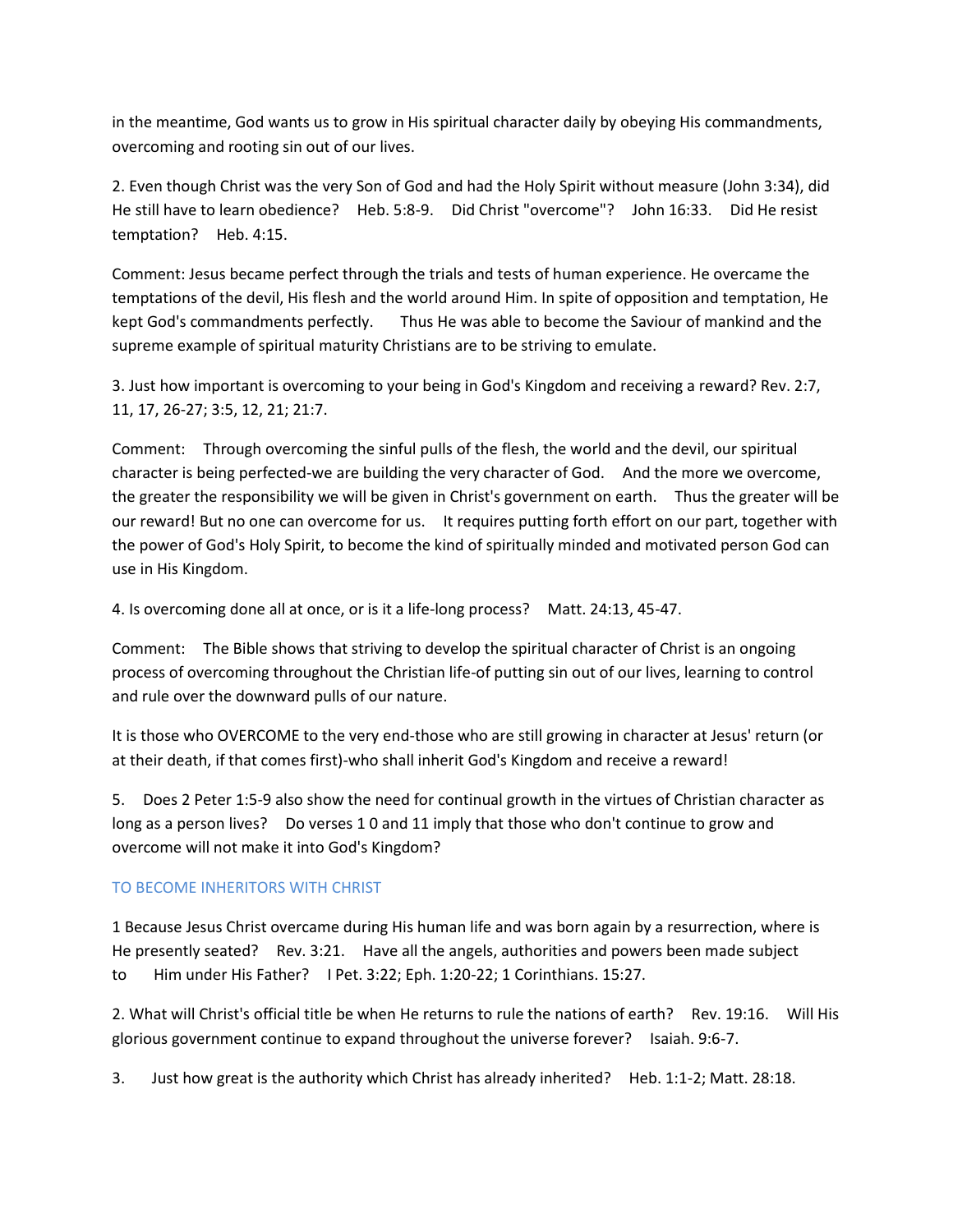Comment: Notice how the Moffatt translation renders the original Greek of Hebrews 1:2: "But in these days at the end he has spoken to us by a Son-a Son whom he has appointed heir of the universe"!

4. Will Christ be the only inheritor and ruler of this earth and the vast universe, or will there be corulers, "joint-heirs," with Him to share His great inheritance and responsibility? Rom. 8:16-17; Rev. 21:7.

Comment: True Christians are now the Spirit-begotten children of God. They are heirs-joint- heirs with Jesus Christ-destined to inherit and help rule EVERYTHING God has created! Notice also the second chapter of Hebrews. Beginning with verse 6, the Apostle Paul quoted Psalm 8:4-6: "What is man, that thou [God] art mindful of him? Yes, why should the great God be concerned about us mortals? Why were we born? Here is the answer: "Thou has put ALL THINGS in subjection under his feet. For in that he put all in subjection under him, he left nothing that is not [to be] put under him" (Heb. 2:8).

Do you grasp that? Absolutely nothing God has created is excepted. The awesome destiny of mankind is co-ruler-ship first of this earth, and then the vast universe with Jesus Christ! We were BORN TO RULE! But not until we have qualified and been "born again"-born of the Spirit of God as members of God's Family. Thus far only Jesus Christ, the "firstborn among many brethren" (Rom. 8:29), has received this power. So now [today] we see not yet all things put under him [man]. But we see Jesus.... crowned with glory and honour" (Heb. 2:8-9). He alone has received the power and glory we are to receive when we too, are born of God at the resurrection of the dead. Can you begin to grasp the magnitude of these sure promises of God?

5. In what capacity is Christ now serving true Christians? Heb. 4:14-16.

Comment: As the High Priest of all Spirit-begotten children of God, Jesus Christ is always available to help them in times of need. He takes special interest in their spiritual development, helping to prepare them so they can eventually inherit "all things" with Him!

# QUALIFYING TO RULE WITH CHRIST

Many are surprised to learn that the Bible says so much about ruling in the Kingdom of God. Some doubt whether they could ever rule, while others have no desire to rule at all. Perhaps you have thought: I don't want to rule in God's kingdom. I just want to serve God. The problem is that few people have ever really understood what it means to serve. History right down to the present is filled with accounts of rulers, politicians and bureaucrats who have abused their power and served their own interests, while calling themselves "benefactors" or servants of the people (Luke 22:25-26). However, God's rulers in His Kingdom will not be like them. Jesus Christ, who has qualified for the greatest position of ruler-ship under the Father in the coming government of God on earth, said He came to be a servant! (Luke 22:27). Let's see what service to God has to do with ruler-ship.

1 .How does a truly converted Christian express service to God? Matt. 25:31-40.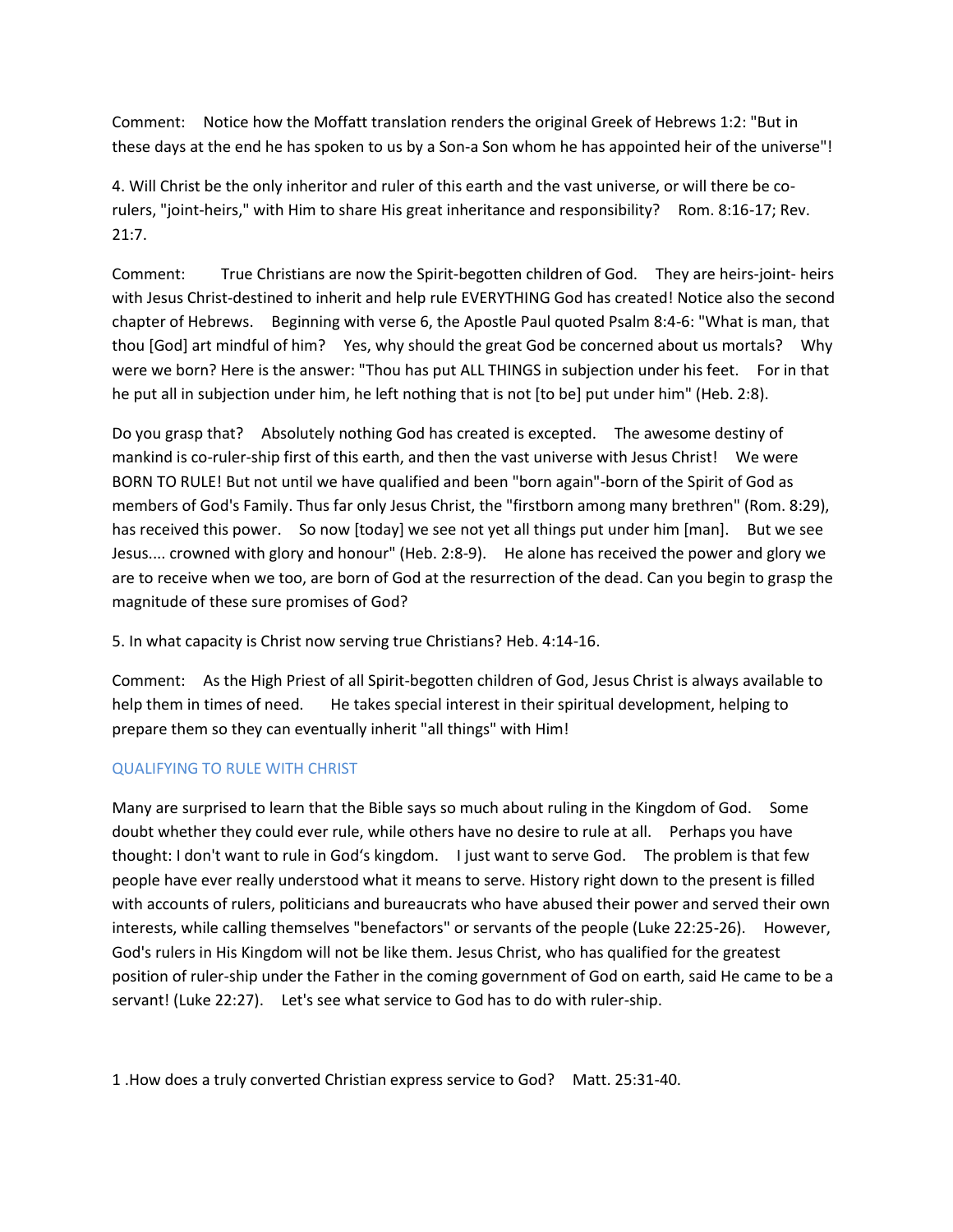Comment: We serve God when we help and serve our fellowman. Christ said, "Inasmuch as ye have done it unto one of the least of these my brethren, ye have done it unto me" (verse 40).This troubled world is filled with needy, sick and lonely people. Hundreds of millions in this world would benefit from even basic instruction in how to improve the quality of their physical lives, including their basic nutrition and everyday hygiene! But above all, they need to know the truth of God-His purpose and plan for mankind. Christ came to serve, not be served (Matt. 20:28). The foot-washing ceremony, which He established shortly before His crucifixion, symbolized this attitude of service. We should want to imitate Christ's example of service to fellowman (I Pet. 2:21; John 13:17).

A deeply converted Christian will want to help teach this world and help others to share in the physical and spiritual blessings that result from living God's way of life. This is what the return of Jesus and the establishment of His ruling government on earth is all about! All Spirit-begotten Christians are now in training for an important role in helping to teach the world God's way. They are also learning to help administer that government for the good of all mankind!

The Christian life, then, is one of overcoming, growing and preparing for service through ruler-ship in the Millennium, as well as serving others here and now.

2. What will the saints be doing in he Kingdom of God during the Millennium? Rev. 3:21; 2:26; 5:10;20:4-6.

Comment: We read of "thrones," "judgment" and "reigning" These scriptures clearly tell us that Christians will receive positions of ruler-ship in God's Kingdom. All who are begotten by God and overcoming now will become "kings and priests" (teachers-Mal. 2:7) in the Kingdom of God. Our destiny is ruler-ship of the world-and eventually the entire universe-under Jesus. Yes, we were born to rule!

3. By what principle can a person of ordinary ability in this life ever qualify to take on far greater responsibility in the Kingdom of God? Luke 16:10.

Comment: We learn to rule by being faithful-conscientious-in whatever we do. We must put into practice in our daily lives the principles and laws we learn from God's Word. Even the person who considers himself to have only a little ability and natural talent can qualify to rule in God's Kingdom. We learn to rule in the World Tomorrow by learning to manage our own affairs and responsibilities today, no matter how small they may be. God is no respecter of persons (Rom. 2:11; Gal. 3:28). Whether we were born male or female has no bearing on our reward in God's Kingdom.

4. To whom has God promised ruler-ship over the reunited nation of Israel? Ezek. 37:21-22, 24. What positions of ruler-ship did Jesus promise to give each of His twelve apostles under David? Matt. 19:27-28. Has God alluded to others who will be in His Kingdom? Read Hebrews 11:4-40.

Comment: Other over-comers have gone before us and will be in God's Kingdom. They have already qualified for responsibilities in God's ruling Family, though God has not revealed their specific positions to us in the Bible. But every individual will have a tremendous job to do, for an entirely new civilization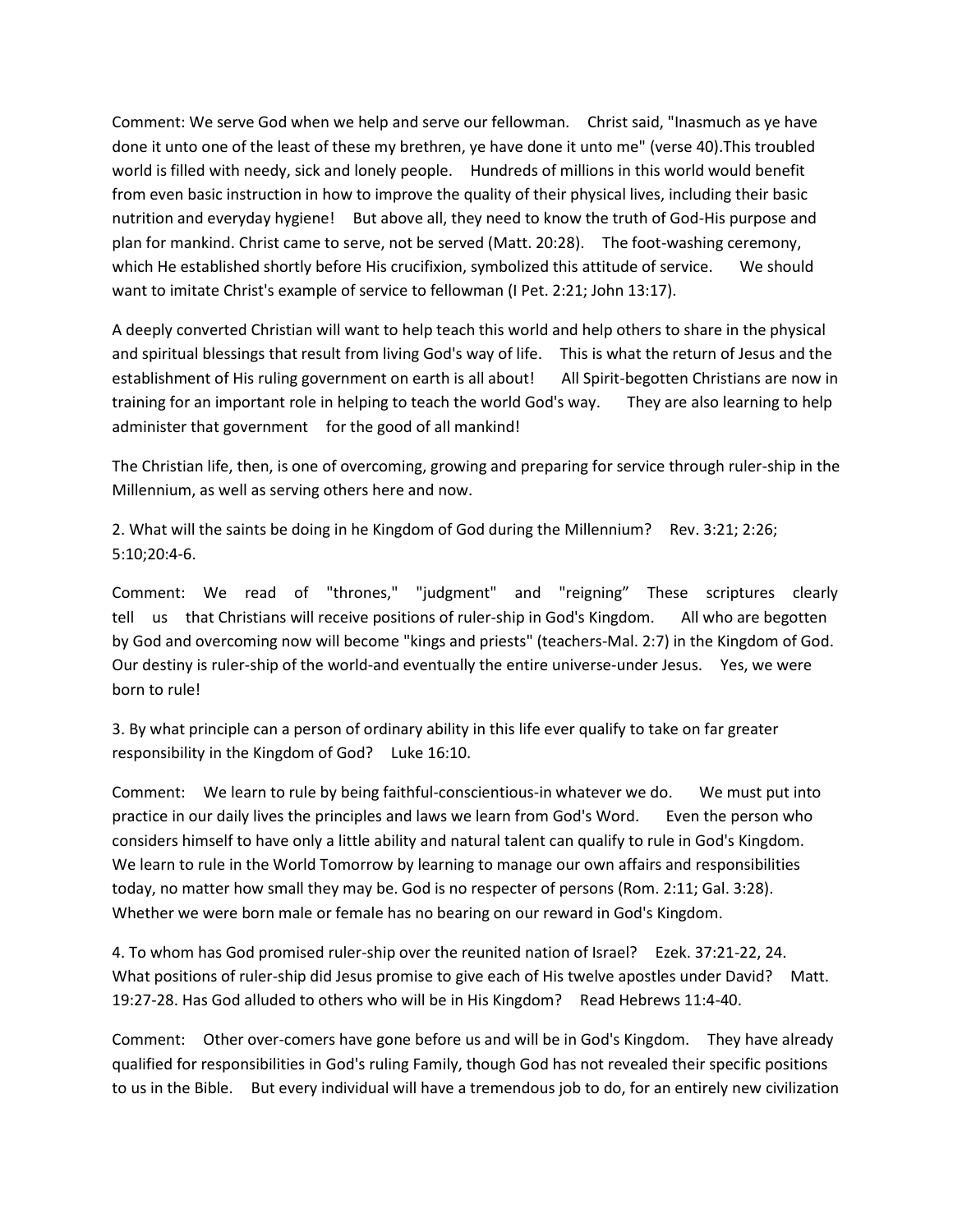must be built on earth during the Millennium (to say nothing of the universe beyond)-built this time to God's way.

5. Will there really be enough opportunities to serve for all who have overcome down through the ages? John 14:1-3.

Comment: By speaking of the temple ("my Father's house") having many "mansions" ("rooms" in the Revised Standard Version and other translations), Jesus showed that there would be places for many assistants in the government of the Kingdom of God on earth, when Jerusalem will be the millennial capital of the world. He said, "I will come again, and receive you unto myself; that where I am [ in the temple of God on earth], there ye may be also" (John 14:3).Christ assures us that there will be ample opportunities and challenging, interesting positions of responsibility for all who are born into God's ruling Family. True Christians today should have a burning desire to bring God's way of life to the entire world to teach God's wonderful way to peace, joy and abundance. And they'll be able to do just that when Christ returns to set up the Kingdom of God and they are born of God! But to qualify-to be properly trained-to serve and teach in the World Tomorrow-true Christians must learn to serve and teach now. The only reason any person is called to salvation now is to QUALIFY to help in ruling and teaching in the World Tomorrow-to help call and save the thousands of millions during the Millennium and the Great White Throne Judgment period. God hasn't selected certain ones today for special favours. He has called them for a special purpose-a tremendous job to do! The Christian life, therefore, is one of preparing for great service in tomorrow's world. Spirit-begotten Christians are now in training to help teach the world God's way and to administer the government of God for the good of humanity!

### YOU CAN OVERCOME!

The newly Spirit-begotten Christian has embarked on a new and exciting way of life. But as with Abraham, Isaac, Jacob, David and Paul, God knows that Christians still can and sometimes do sin (I John1:8-9). But our merciful God promises to forgive us if we repent, and will strengthen us so we can continue to overcome and be granted eternal life in His glorious Kingdom. But exactly how is it possible to continue to overcome, to press on toward the eternal goal, to strive toward developing the perfect, holy and righteous character of Jesus Christ and be born into God's Family? It is through the FAITH OF CHRIST-"Christ in you, the hope of glory" (Col. 1:27). Paul said: "I CAN do all things [overcome any trial, test, trouble or sin] THROUGH CHRIST which strengthens me!" (Phil.

4:13).AND SO CAN WE! Yes, through Christ we can please God, fulfil His Law and OVERCOME! Let's understand.

1. Did the Apostle Paul, who was inspired by God's Holy Spirit, actually say that Christians must "work out" their own salvation? Phil. 2:12. Also notice 2 Peter 1:10.

Comment: Immediately upon their being spiritually begotten, Christians have something they must begin to do and continue doing for the rest of their natural lives. The Christian life involves "works"-it involves doing something! Christians must put forth effort to overcome. Jesus said: "My Father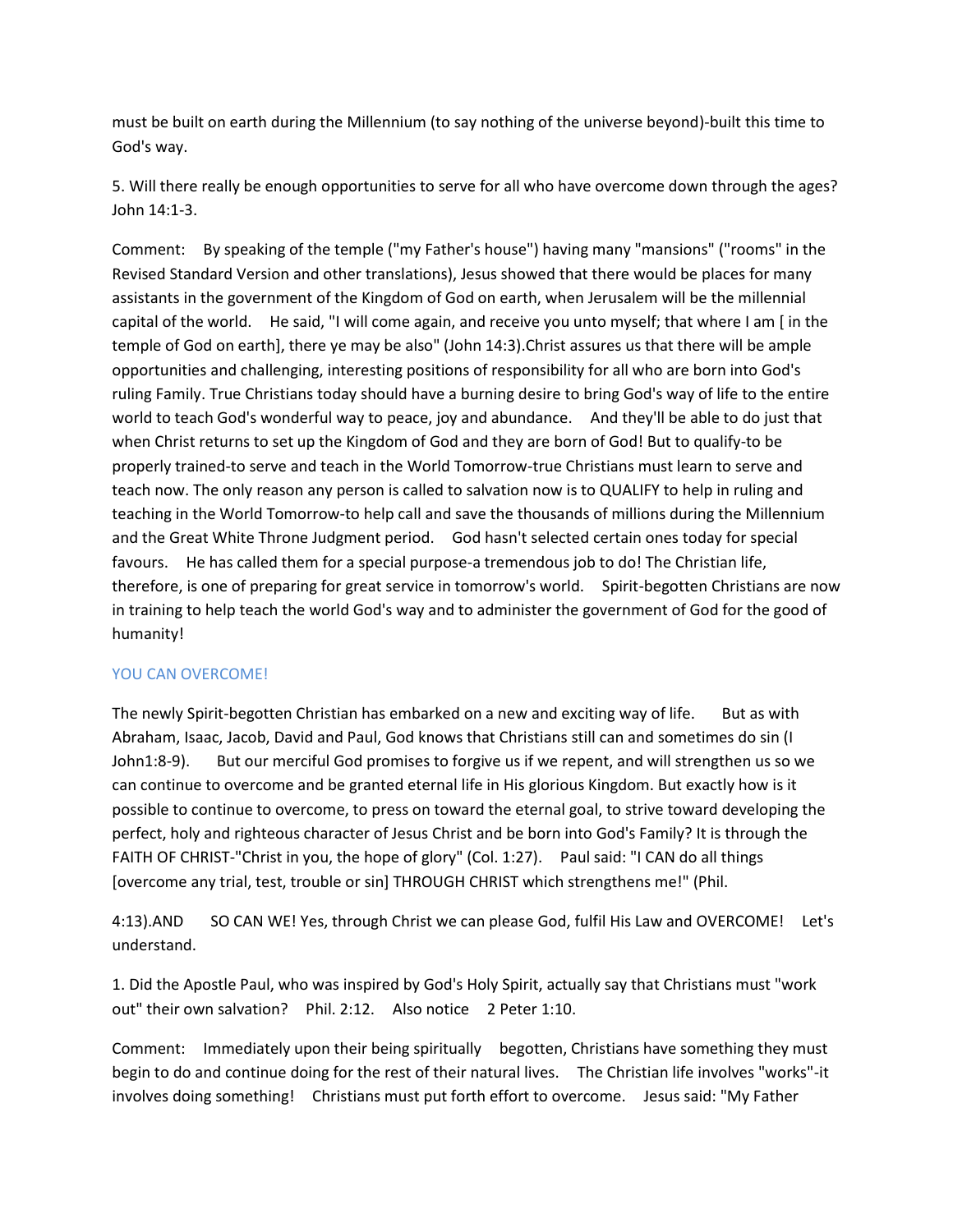works hitherto, and I work" (John 5:17). God's way of life is one of productivity, growth and exciting challenge.

2. Then can we earn our salvation by our own works after all? Rom. 6:23; Phil. 2:13; Eph. 2:8-9.

Comment: As mentioned earlier, eternal life is a gift of God. You cannot earn your salvation by your works. However, the Christian still has his or her part to do. The Bible tells us that we must put away the habits and sins that enslave us. We must thwart ungodly, unchristian habits and thoughts that would ultimately lead to eternal death (Rom. 6:23).

3. What similar frustrations did Paul experience in striving to overcome his nature? Read Romans 7:7-25. Notice especially verses 15, 19 and 23.

Comment: Paul found that when he tried to resist his human nature, bad habits and sins would not easily be dismissed. In fact, when his attention was drawn to eradicating his personal sins, they only seemed to become more pronounced. Paul, the apostle whom God inspired to write at least thirteen books of the New Testament, cried out: "O wretched man that I am! who shall deliver me from the body of this death?" (verse 24). Of course, Paul did overcome. Shortly before his death, he wrote the following words to his young protégé Timothy: "The time of my departure has come. I have fought the good fight, I have finished the race, I have kept the faith. Henceforth there is laid up for me the crown of righteousness, which the Lord, the righteous judge, will award to me on that Day, and not only to me but also to all who have loved his appearing" (2 Tim. 4:6-8,)

Notice how Paul succeeded in overcoming.

4. What, or who, is the KEY to Christian overcoming? Phil. 4:13; John 15:5; 1 John 4:4; Rom. 8:37.

Comment: Jesus Christ, who has already defeated Satan (Matt. 4) and qualified to become "King of kings and Lord of lords," will help Christians defeat Satan and this world's influences through the indwelling of the Holy Spirit! He told His disciples to be of good cheer because He had overcome the world (John 16:33). John further testified that the One who dwells in every true Christian through the Spirit of God is greater than Satan (I John 4:4).

5. But didn't Jesus say He could, of Himself, do nothing? John 5:30.

Comment: Think of it. Even the very Son of God said He could do nothing (no spiritual works) by His own human power. If Christ, when in the flesh, had no faith in Himself, how much less, then, can you and I accomplish by trusting in ourselves? Few realize that Christ's obedience and even the miracles He performed were not done by any supernatural power of His own. ALL His spiritual works were done literally through faith in God's power, setting a marvellous example for us.

6. What was the source of Christ's dynamic faith? John 14:1 0-11.

Comment: The Father who lived in Jesus through the Holy Spirit made His obedience to God's Law possible! Christ had the very faith of God.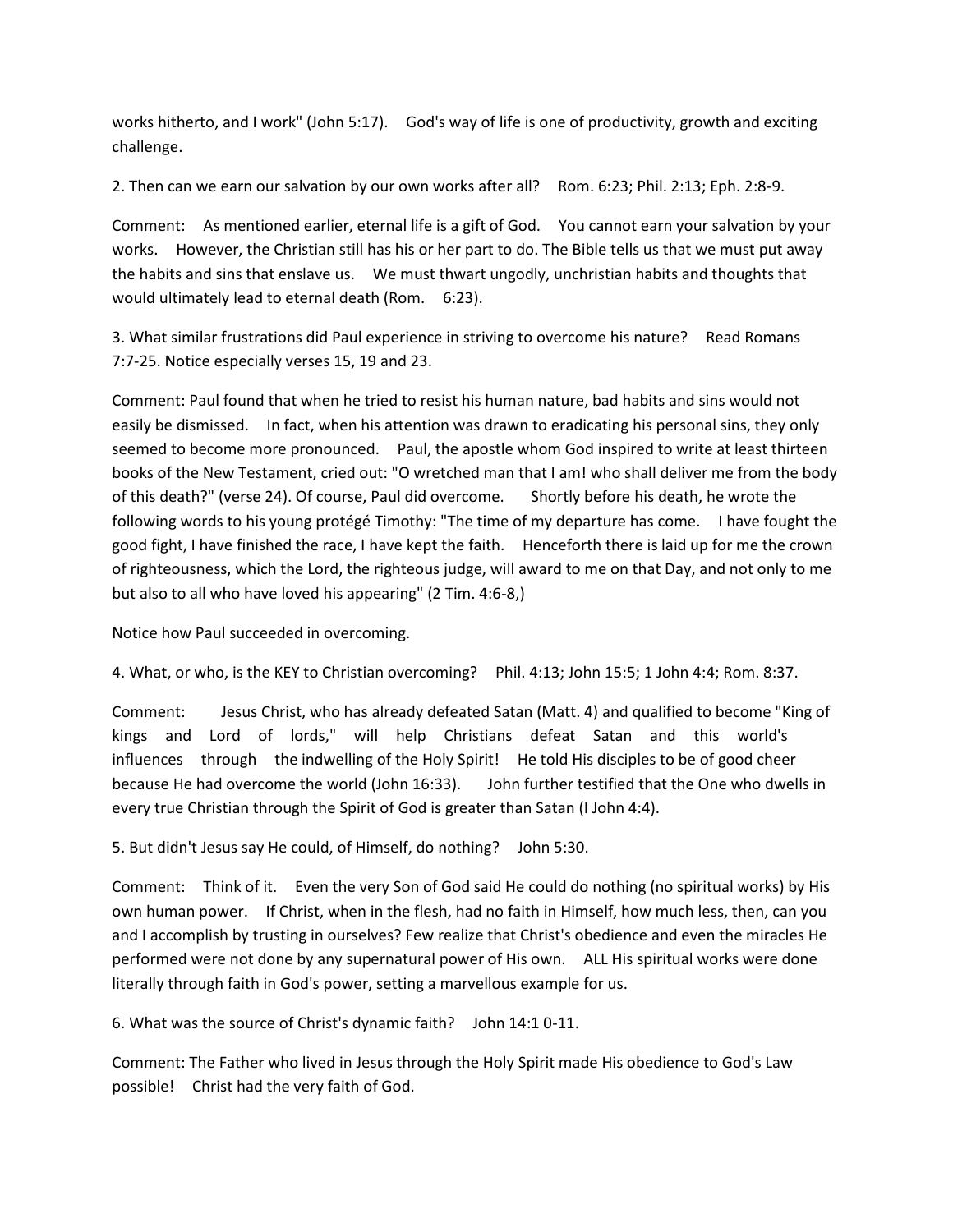7. Are Christians to live by faith? Heb. 10:38; Rom. 1:17. But is having faith in God all that is required? Rom. 3:31. Is faith without obedience to God a dead faith? Jas. 2:20-22.

Comment: The Bible very plainly shows that each individual Christian has a part in the salvation process. Nevertheless, many professing Christians have been taught that Jesus lived a good life for us-that He obeyed God's Law in our stead. But we have seen that a Christian is not excused from overcoming, growing in spiritual character, and enduring in spite of all opposition or temptation to quit. These scriptures make it crystal clear that having faith does not excuse us from having spiritual works. This is a great mystery to those who don't understand God's purpose and plan of salvation. Since we must do these things to be saved, yet are utterly unable to do them of ourselves, many have concluded that God sent Jesus to do it all for us and thereby excuse us from obeying God. Nothing could be further from the truth! The true answer is the key to salvation. It is FAITH. Faith in God's POWER-the same kind of living faith Jesus had!

8. By whose faith is a Christian's "righteousness"-his obedience to God's spiritual LAW-made possible? Rev. 14:12.

Comment: Spirit-begotten Christians have the very "faith of Jesus." It's not just our faith in Him, but His faith-the very faith through which He kept God's Law-placed in us and ACTING in us!

9. Does the Bible call Jesus the author and finisher of our faith? Heb. 12:2-4.

Comment: A more accurate translation of the phrase "author and finisher" is "pioneer and perfected". Jesus led the way, as our pioneer, setting us the supreme example of living faith. But Jesus also perfects His faith IN us! Here's how.

10. Did the Apostle Paul plainly state that Christ lived in him? Gal. 2:20. How did Christ live in him? Phil. 2:5; Rom. 8:9-1 0. Then did Paul live his life by Christ's faith dwelling in him? Gal. 2:20 once again.

Comment: Paul didn't live by his own faith. The mind of Jesus Christ dwelt in Paul through the Holy Spirit. And the Spirit of God implanted in Paul's mind the same faith that can be in your mind! This faith-the very faith of Jesus Christ-will enable you to live a life of overcoming as did the Apostle Paul!

11. Is the very faith of Jesus Christ, by which we receive eternal salvation, a gift of God? Eph. 2:8-9. Is this faith one of the results of having the Holy Spirit? Gal. 5:22.

Comment: The faith that saves is the faith of Christ. Yes, Christ's faith -not our faith. And Christ, who can live in us by God's Spirit, will impart His strong faith to us and thus make our spiritual obedience and overcoming possible!

12.What must you do to receive the Holy Spirit and the very faith of Jesus Christ? Acts 2:38. Must you be willing to obey God? Acts 5:32. And must you first show faith toward Christ before He will give you His faith? Acts 20:2 1; Rom. 1: 17.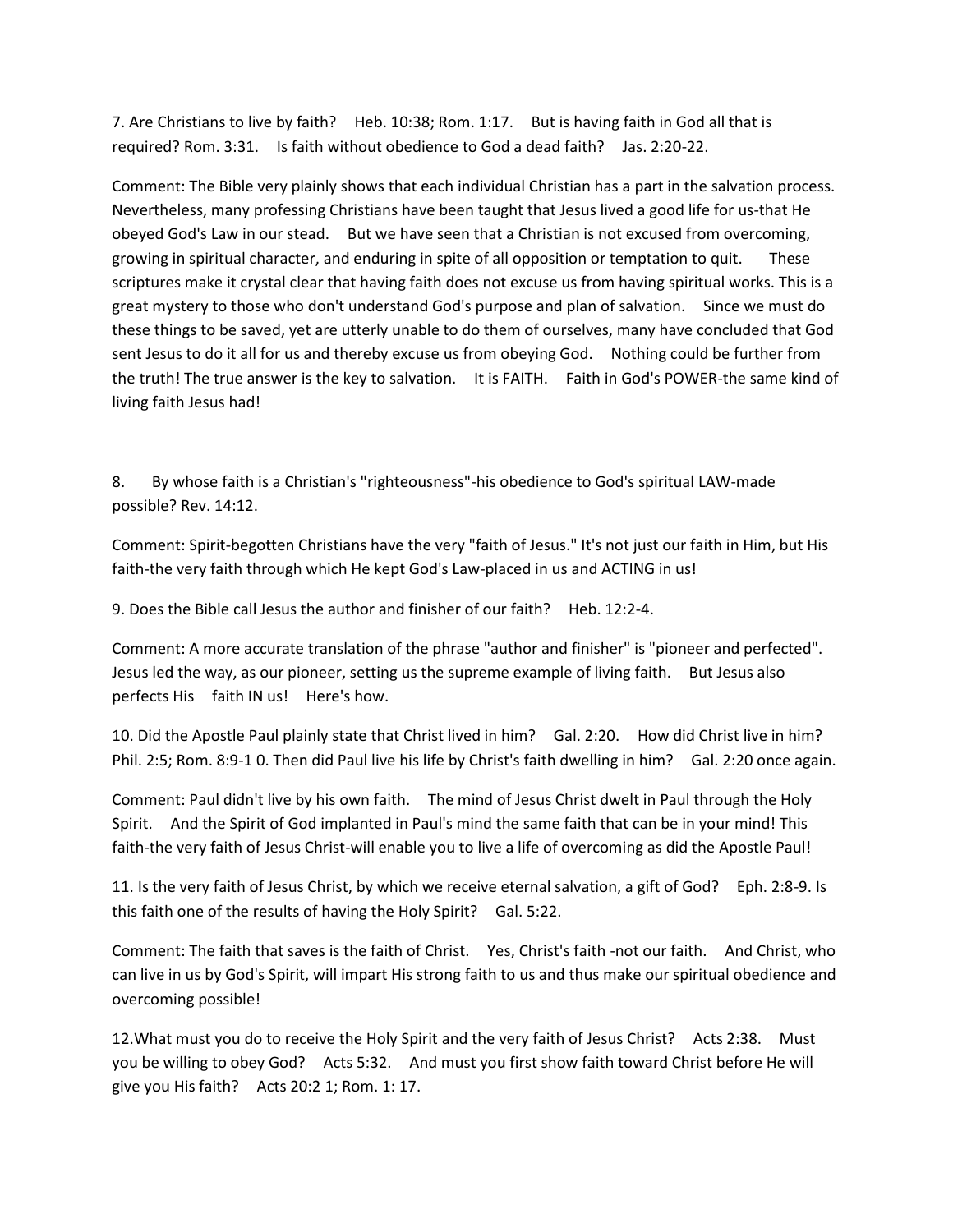Comment: God will give His Holy Spirit and the resulting faith of Christ only to those who meet these prior conditions. Repentance is toward God and means that we have decided to change the entire course of our life-to quit sinning against God and sincerely desire to begin living by all of His commandments. We utterly abhor not only our old sinful way of life, but also the inclinations of our carnal mind, which has been swayed by the devil (Rom. 8:7; Eph. 2:2), the god of this world (2 Corinthians. 4:4).Then we must show our own faith, or belief, in the sacrifice of Jesus Christ, whose blood was shed in order to pay the death penalty our sins have incurred. Upon faith in, and our acceptance of Him as personal Saviour, and then after repentance and water baptism, God is bound by His Word to give us His Holy Spirit. Yes, it does take our own faith to believe in the sacrifice of Jesus Christ for our sins. But that faith doesn't save us! Only when God gives us the Holy Spirit to beget us spiritually, and we receive the faith of Christ implanted within us, have we received saving faith' And it all comes as a free gift from God. We could never "earn" it.

13. Once we receive God's Holy Spirit, must the faith that it imparts grow? 2 Thessalonians. 1:3.

Comment: Faith is not implanted in our minds whole and complete at the moment we receive the Spirit of God. Faith must grow. It must be nourished in order to develop. It needs exercise and practice.

14. Let's re-examine the example of Abraham-the "father" of the faithful (Rom. 4:16) and the one whom God called His friend. How was Abraham's faith made perfect? Jas. 2:21-24, especially verse 22.

Comment: Abraham was a close friend of God. As a result, he received the help necessary to set an outstanding example of faith. If we will let the Spirit of God from Christ flow through us, then we, too, can be close friends of God as Abraham was, and be perfecting faith as he did. Good friends spend a lot of time together in conversation. They discuss life, their goals, problems, and listen willingly to each other. It you are a close friend of God, then you will want to talk to Him.

You will also be listening to Him talk to you through the pages of your Bible. And you will often think about and ponder His words. Notice what Christ said about this two-way conversation that all true Christians are to have with God.

15. Did Jesus teach His followers to converse with the Father through prayer? Luke 11:1. What is the general format we should follow when we pray? Verses 2-4; Matt. 6:9-13. Should we repeat words aimlessly or by memory? Matt. 6:7-8. Should we pray in a private place, where we can be alone with God? Verses 5-6.

16. Should we not only pray for our own needs, but also for the work of God's Church, His ministers, and His Spirit-begotten children (the "saints")? Eph. 6:18-19. Who set an outstanding example of this kind of prayer? Col. 4:12-13.

Comment: When you pray to God, you are actually talking to Him. You are coming into His presence, letting Him know how you feel about certain things and how you think about certain problems. You are asking Him for His guidance, counsel, advice and help in solving the problems you face. When you pray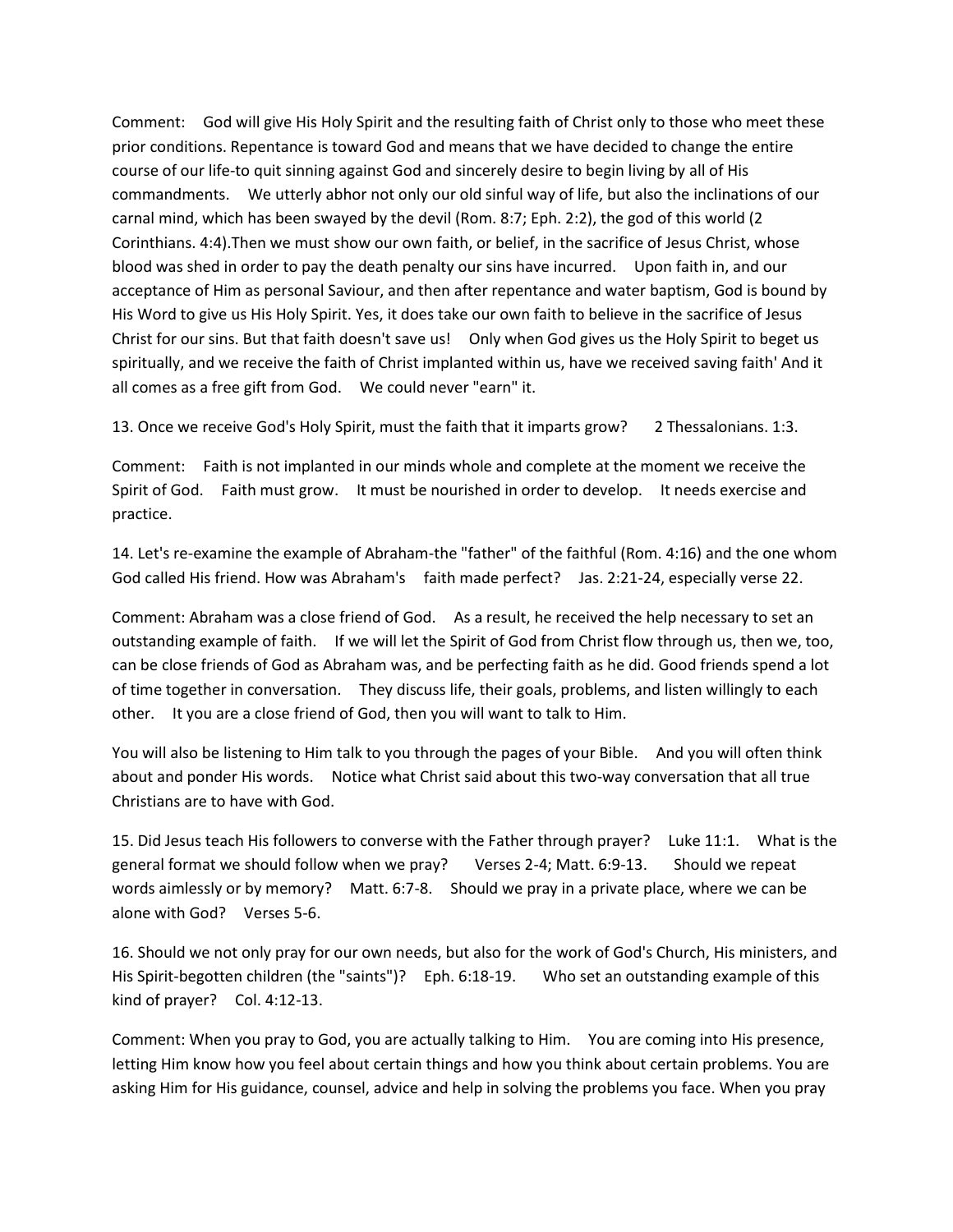for the needs of others and the needs of God's Church, God listens! He is very much concerned about the welfare of all His people, and the crises and trials they may be experiencing, as well as your own personal welfare. God is not far off or aloof to His Spirit-begotten children. He wants us to come to Him often, to talk to Him in prayer, so that we may receive the help we need to live the Christian way of life. He also wants us to listen to Him when He speaks to us. How does He do this? Through His inspired written Word, the Holy Bible. When you read and study the Scriptures, God is actually talking to you through them. They are His words to you. Learn to let Christ, and the Father, speak to you from the Bible. Absorb the mind of Christ (Phil. 2:5) and allow the Word of God to guide and direct you as you strive to live the Christian way of life. God's way is plain and simple when we understand it. We are able, after all, to press toward the goal of the high calling of God in Jesus Christ, to strive toward the perfection of the character of God through the FAITH OF CHRIST-"Christ in us,. the hope of glory". And it is all accomplished as a result of having the Holy Spirit in us, and as we exercise it. We are to keep God's Law and live the Christian life as if we were doing it all through our own effort, but because "the spirit is willing but the flesh is weak," God makes up the necessary difference. Like Paul, who was mindful of his own human limitations, we look to God for the help to accomplish His purpose in us-"for my weakness makes me strong in him" (2 Corinthians. 12:10, Phillips).Through Christ YOU, TOO, can conquer every sin, surmount every obstacle, defeat every foe, and overcome every hindrance that stands to thwart your way into God's Family! Remember the Apostle Paul exuded Christ's confidence. He was SURE! He was CERTAIN! Paul walked, talked, and lived with Christ and the Father through the Holy Spirit within him. He had the very faith and assurance of Jesus Christ. So can you!

#### ARE YOU QUALIFYING?

You were born with the potential of becoming a member of the universe-ruling Family of God-and, if God is calling you now, to have a part in governing, teaching, and guiding the world in the Millennium and in the Great White Throne Judgment period. And after that, to help rule the universe for eternity!

This is the incredible human potential, the awesome destiny God has in store for those who become members of His Family! Have you begun the salvation process toward this marvellous goal? Analyze your own life and character. Have you begun obeying God? Are you growing spiritually? Are you developing - growing in self- control? In the ability to restrain wrong desires, selfish motives or vanity? Are you replacing bad habits and attitudes with right thoughts and deeds? If you suddenly had some great responsibility thrust into your hands-perhaps running a major department of a city-perhaps managing a vast business with many subsidiaries-would you be able to direct and carry out that responsibility as God would have it done? Well, the test is this: If you are now rightly directing the little powers in your control, such as your temper, your voice, your passions and emotions, or your present income, then you probably could be entrusted to properly carry out larger responsibilities.

But if you have not yet begun to learn to control and constructively guide even these little powers in your care, then how could God entrust you to handle far greater responsibilities in the Kingdom of God? If you are not faithful even in the use of your present income, who will entrust to your care the true riches and the great power of God? Ask God for the understanding and wisdom to rightly use and direct the comparatively small powers, abilities and responsibilities that are now yours so you can be a faithful